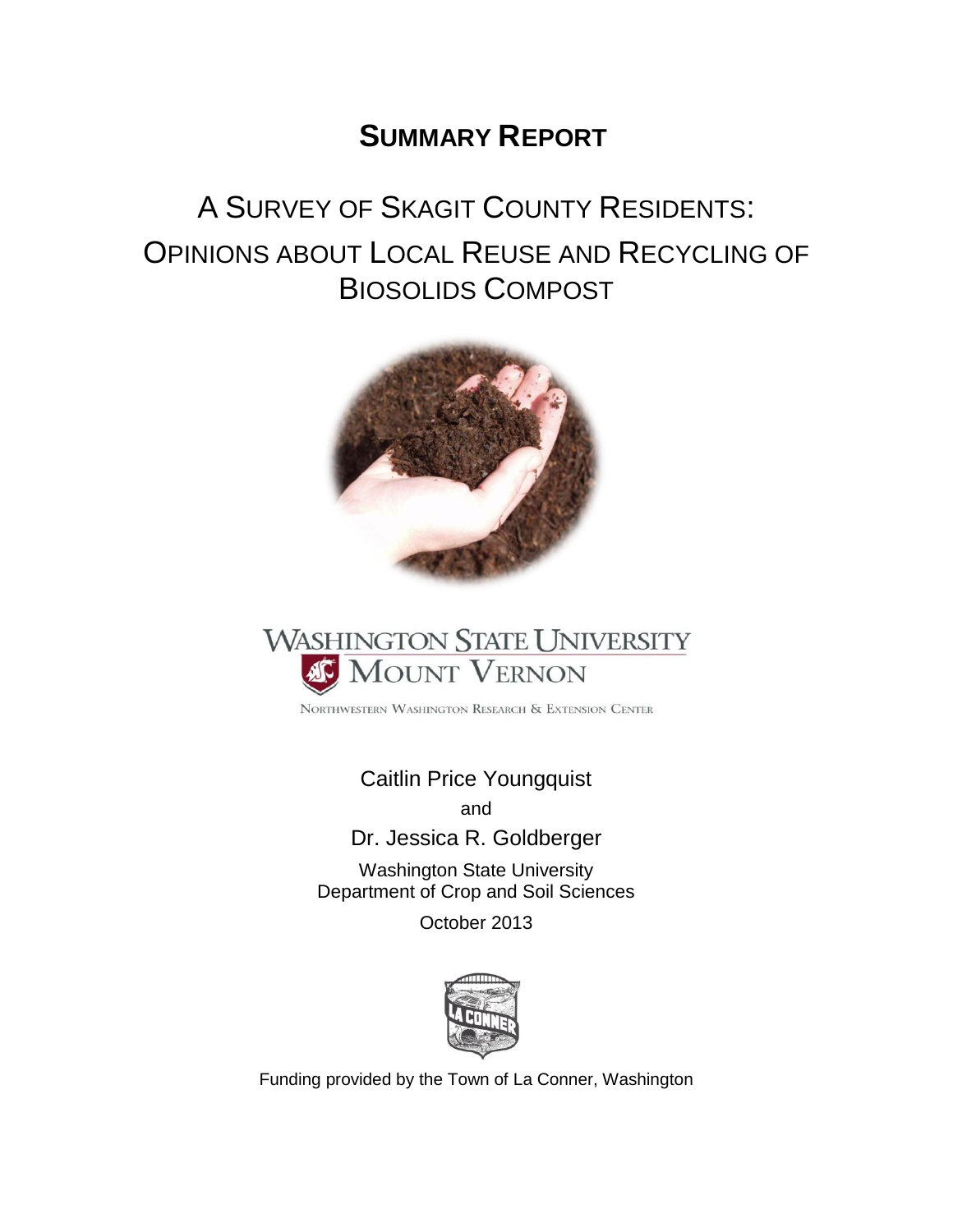#### **Introduction:**

As part of a larger Washington State University (WSU) research project funded by the Town of La Conner, WA, a mail survey of Skagit County residents was conducted in March - May 2013. The objectives of the survey were (1) to gain a better understanding of residents' attitudes, opinions, and knowledge about the use of "Class A" biosolids both on agricultural land and in the community; and (2) to explore potential correlations between attitudes about biosolids and the demographics and lifestyle choices of respondents. Skagit County is a rural agricultural county in northwestern Washington State with a population of approximately 117,000 people. The Town of La Conner has a population of approximately 900 people.

#### **Survey Methods:**

In collaboration with the WSU Social and Economic Sciences Research Center (SESRC), we designed and implemented the survey in such a way that respondents could choose to participate either by mail (paper) or via the Internet (electronic). Surveys were mailed to a total of 1,374 households in Skagit County (including the Town of La Conner) using the Tailored Design Method<sup>1</sup>. This method includes carefully designed and timed contacts to increase survey response rates.

A *pre-notification letter* introduced the survey and informed residents they had been selected to participate in an important survey for a WSU research project and would soon receive a questionnaire in the mail. This was followed by the *first questionnaire* mailing, which included a cover letter, a copy of the paper questionnaire, and postagepaid return envelope. A *postcard reminder* was then sent thanking respondents for their time and encouraging non-respondents to complete the survey. Two weeks later, a *replacement questionnaire*, cover letter, and postage-paid return envelope were sent to all non-respondents. A link to the electronic version of the survey was included in all mailings. The data collection period was open for approximately eight weeks to allow ample time for people to participate.

| Activity                  | Date           |
|---------------------------|----------------|
| Pre-notification letter   | March 13, 2013 |
| First questionnaire       | March 20, 2013 |
| Postcard reminder         | March 27, 2013 |
| Replacement questionnaire | April 10, 2013 |
| Data collection closed    | May 15, 2013   |

#### **Survey Contact Sequence**

 $\overline{a}$ 

 $1$  Dillman, Don A., Smyth, Jolene D., Christian, Leah M. 2009. *Internet, Mail, and Mixed-Mode Surveys:* The Tailored Design Method ( $3<sup>rd</sup>$  Edition). New York: Wiley.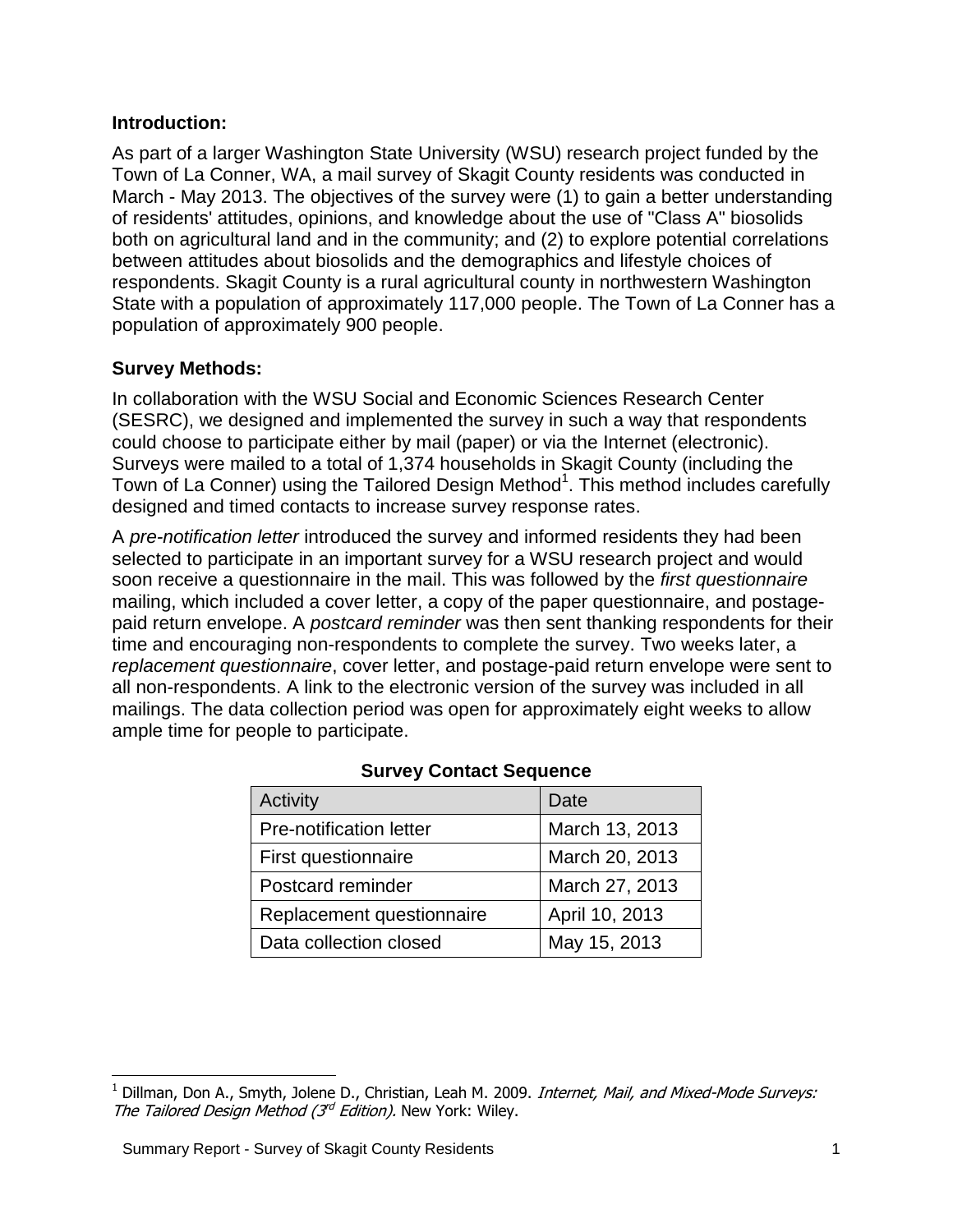The survey population consisted of two sub-populations:

- 1. La Conner residents who were served by the La Conner Waste Water Treatment Plant in January 2013. This list was provided by the Town of La Conner. Businesses and multi-family dwellings were excluded. A total of 374 households were surveyed with a survey completion rate of 52%.
- 2. Randomly chosen sample of 1,000 households in Skagit County, excluding the Town of La Conner. This list was purchased from Survey Sampling International and based on U.S. Postal Service databases. The survey completion rate for this population was 32%.

#### **Summary of Survey Responses:**

1. How concerned are you about the following issues?

|                                                                                            | Mean scores on a scale of $1 = "Not"$<br>concerned" to $5 =$ "Very concerned" |                      |  |
|--------------------------------------------------------------------------------------------|-------------------------------------------------------------------------------|----------------------|--|
| <b>Issues</b>                                                                              | La Conner                                                                     | <b>Skagit County</b> |  |
| Loss of farmland to development                                                            | 4.41                                                                          | 4.31                 |  |
| Toxins in the environment (e.g., heavy metals,<br>herbicides/pesticides, industrial waste) | 4.34                                                                          | 4.23                 |  |
| Water pollution from fertilizers and manure                                                | 4.06                                                                          | 3.88                 |  |
| Access to locally grown food                                                               | 4.00                                                                          | 3.88                 |  |
| Air pollution and smog                                                                     | 3.88                                                                          | 3.77                 |  |
| Topsoil loss and degradation                                                               | 3.83                                                                          | 3.57                 |  |
| Climate change                                                                             | 3.69                                                                          | 3.38                 |  |

2. Do you and/or members of your household regularly participate in any of the following activities?

|                                                                                      | La Conner  |        |            | <b>Skagit County</b> |
|--------------------------------------------------------------------------------------|------------|--------|------------|----------------------|
| Activities                                                                           | Yes $(\%)$ | No (%) | Yes $(\%)$ | No $(%)$             |
| Recycle and/or purchase recycled products                                            | 92.5       | 7.5    | 93.6       | 6.4                  |
| Minimize the use of synthetic fertilizers and herbicides<br>in your yard or garden   | 84.4       | 15.6   | 76.4       | 23.6                 |
| Compost food and/or yard waste                                                       | 65.2       | 34.8   | 60.0       | 40.0                 |
| Use "chemical-free" or "natural" cleaning and personal<br>care products in your home | 65.0       | 35.0   | 50.2       | 49.8                 |
| Walk, bike, or carpool to reduce fossil fuel use                                     | 51.1       | 48.9   | 35.2       | 64.2                 |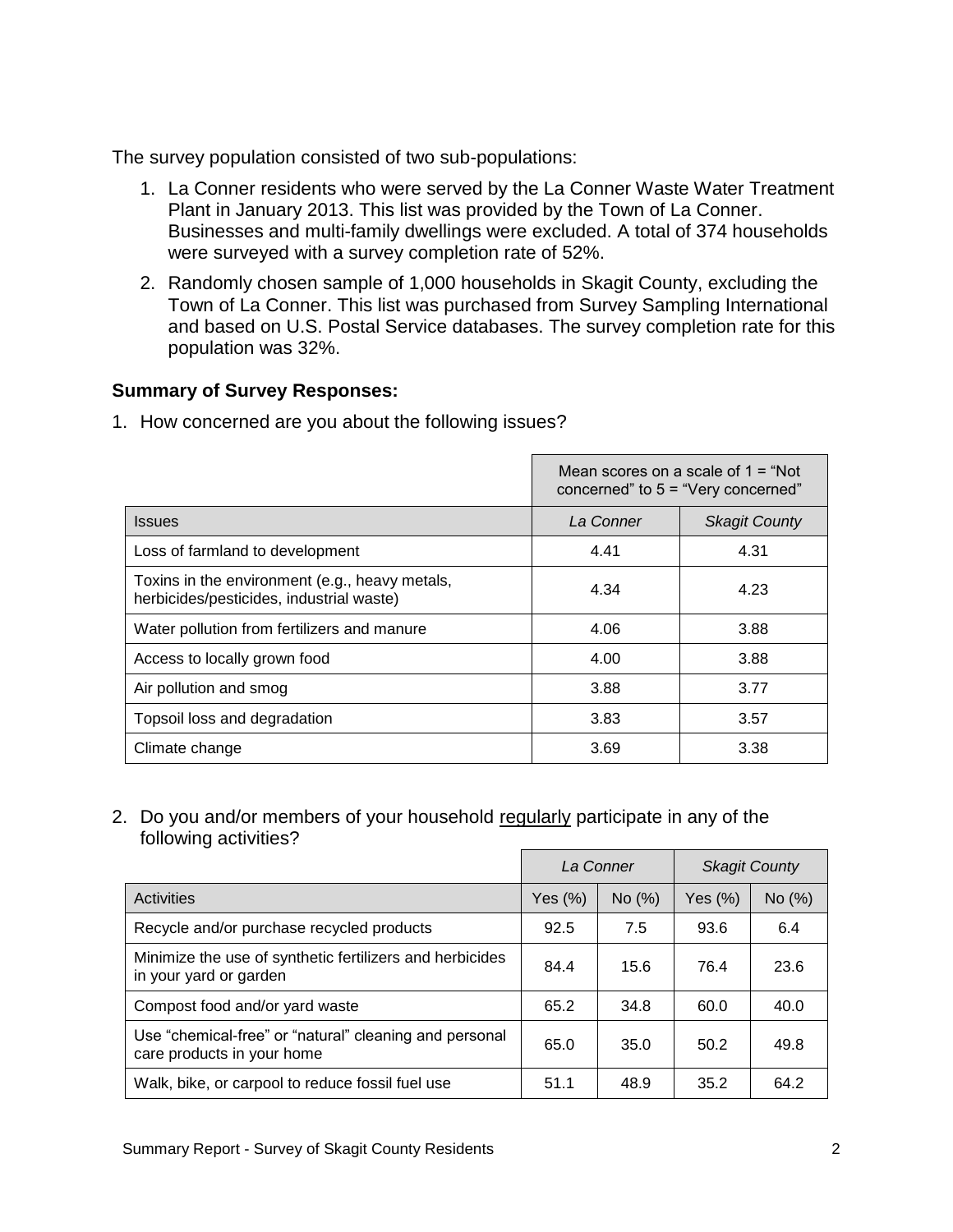3. How important are the following labels when you purchase food or other products for your home?

|                        | Mean scores on a scale of $1 = "Not"$<br>important" to $5 =$ "Very important" |      |  |  |
|------------------------|-------------------------------------------------------------------------------|------|--|--|
| Labels                 | La Conner<br><b>Skagit County</b>                                             |      |  |  |
| Local                  | 4.07                                                                          | 3.68 |  |  |
| Sustainable            | 3.56                                                                          | 3.43 |  |  |
| Recycled               | 3.55                                                                          | 3.38 |  |  |
| Natural                | 3.36                                                                          | 3.31 |  |  |
| USDA certified organic | 3.27                                                                          | 2.95 |  |  |

4. Do you consider yourself part of the local agricultural community?

|          | La Conner |      | <b>Skagit County</b> |      |
|----------|-----------|------|----------------------|------|
| Response | Frequency | %    | Frequency            | %    |
| Yes      | 74        | 39.6 | 76                   | 28.7 |
| No       | 113       | 60.4 | 189                  | 71.3 |

5. Do you and/or members of your household have a garden or raise livestock as a hobby (for non-commercial purposes)?

|          | La Conner |      |           | <b>Skagit County</b> |
|----------|-----------|------|-----------|----------------------|
| Response | Frequency | %    | Frequency | $\frac{0}{0}$        |
| Yes      | 105       | 56.5 | 149       | 55.6                 |
| No       | 81        | 43.5 | 119       | 44.4                 |

6. Are you and/or members of your household actively involved in the commercial production of crops or livestock?

|          | La Conner |      |           | <b>Skagit County</b> |
|----------|-----------|------|-----------|----------------------|
| Response | Frequency | %    | Frequency | %                    |
| Yes      | 11        | 5.9  | 15        | 5.6                  |
| No       | 174       | 94.1 | 253       | 94.4                 |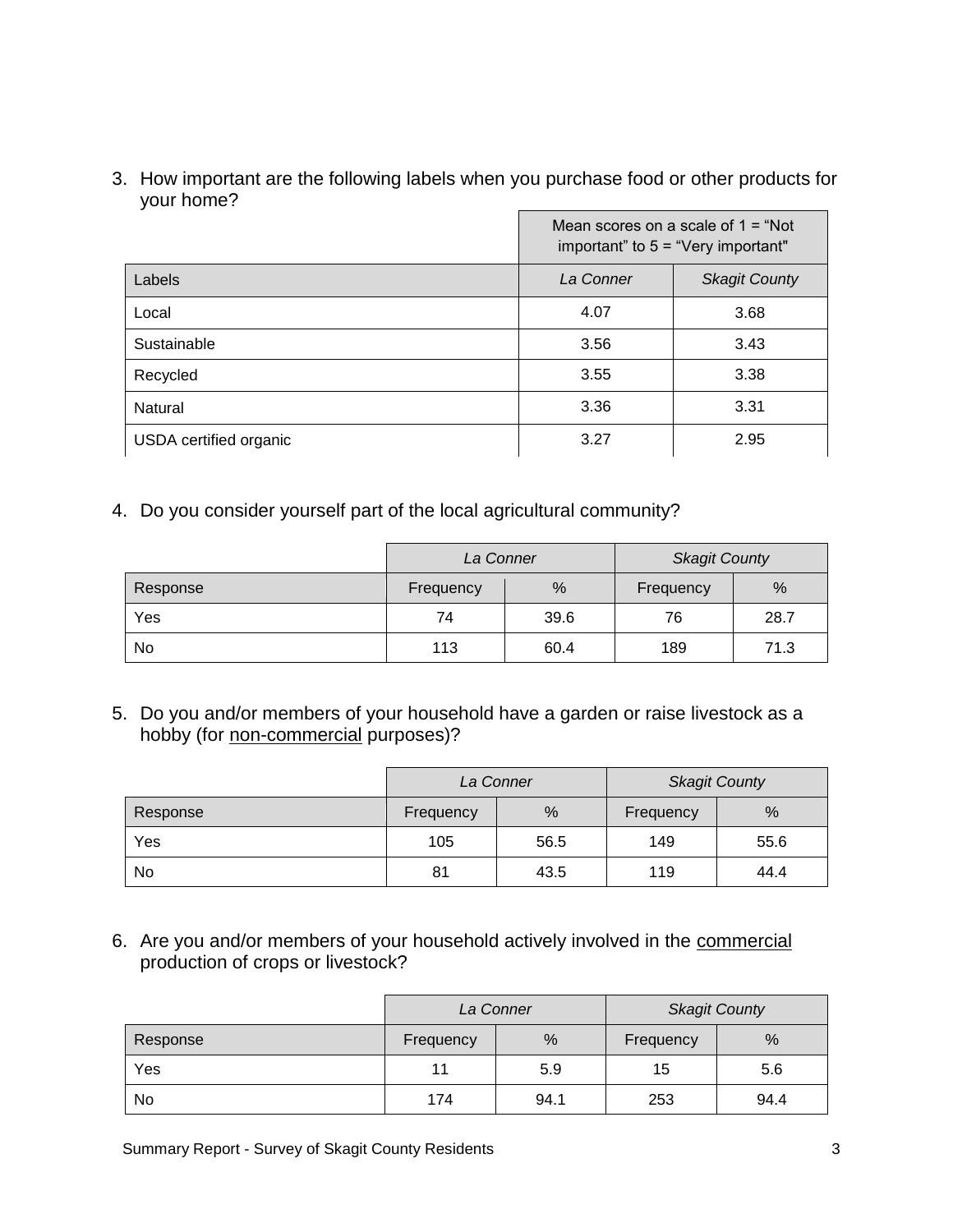7. Many communities have citizens groups organized around the topic of community waste management. Are you interested in working with your neighbors and local government to develop a county-wide waste management strategy?

|                     | La Conner |      |           | <b>Skagit County</b> |
|---------------------|-----------|------|-----------|----------------------|
| Level of interest   | Frequency | %    | Frequency | %                    |
| Not interested      | 71        | 42.3 | 113       | 46.5                 |
| Somewhat interested | 74        | 44.0 | 104       | 42.8                 |
| Very Interested     | 23        | 13.7 | 26        | 10.7                 |

8. Where does the waste water (e.g., toilet, shower) from your home go for treatment?

|                                                       | La Conner |      | <b>Skagit County</b> |      |
|-------------------------------------------------------|-----------|------|----------------------|------|
| <b>Treatment method</b>                               | Frequency | $\%$ | Frequency            | %    |
| Community or municipal waste<br>water treatment plant | 138       | 74.6 | 127                  | 47.4 |
| Septic tank and/or drain field on<br>my property      | 43        | 23.2 | 136                  | 50.7 |
| Don't know                                            |           | 22   | 5                    | 1.9  |

9. Before receiving this survey, how familiar were you with the term "biosolids"?

|                      | La Conner |      |           | <b>Skagit County</b> |
|----------------------|-----------|------|-----------|----------------------|
| Level of familiarity | Frequency | %    | Frequency | %                    |
| Not familiar         | 19        | 10.3 | 104       | 38.9                 |
| Somewhat familiar    | 109       | 58.9 | 126       | 47.2                 |
| Very familiar        | 57        | 30.8 | 37        | 13.9                 |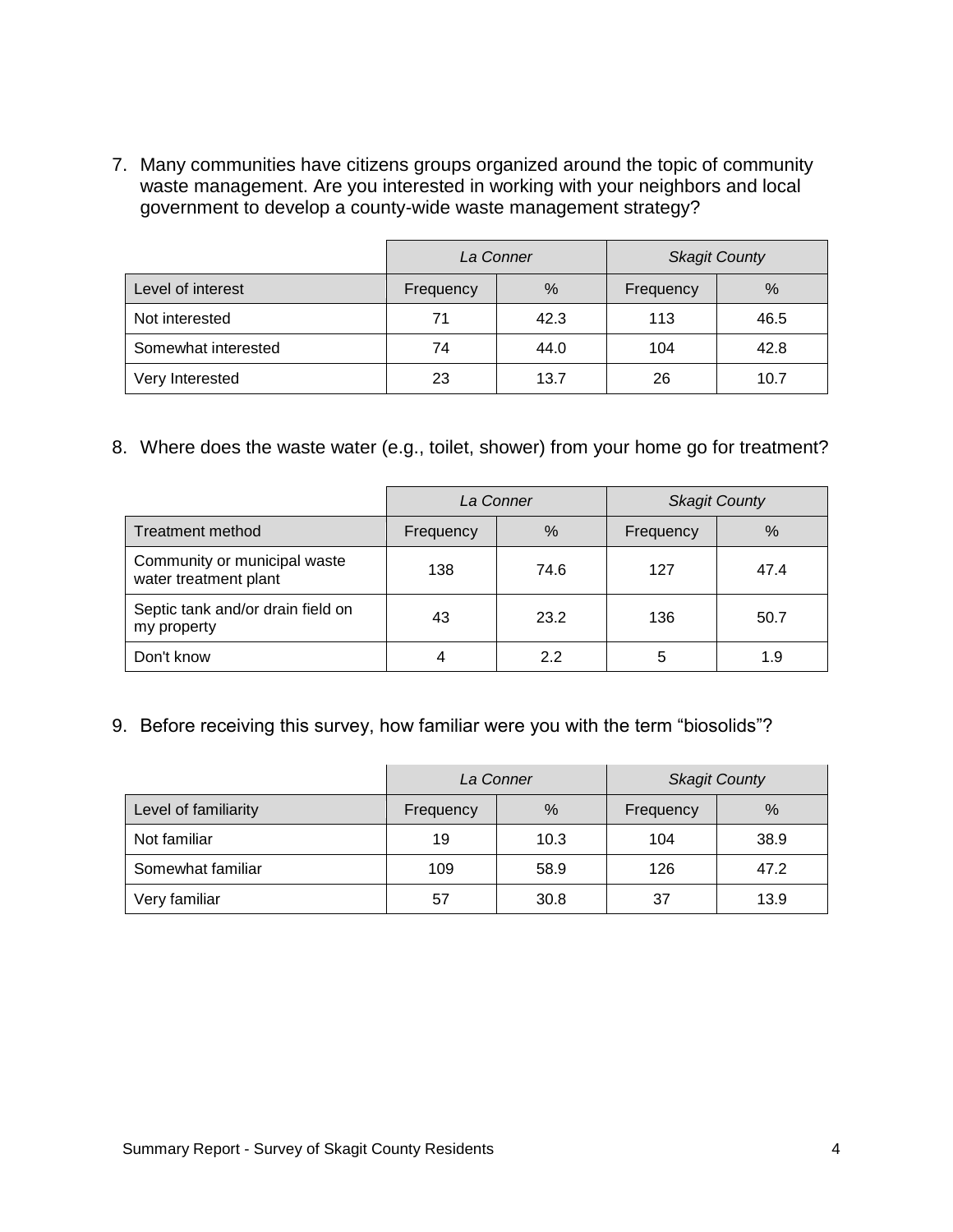Respondents were asked to read the following paragraphs before proceeding with the rest of the survey:

**COMPOSTING** is the controlled decomposition of raw organic materials, which occurs through the action of microbes. Bacteria and fungi digest raw materials such as food waste, yard trimmings, animal manure, and biosolids.

The result is a stable "earthy" material that is used as a natural soil conditioner. Compost pile temperatures reach 150  $\mathrm{^{\circ}F}$  or more and as a result kill human and animal pathogens and destroy most weed seeds and toxins.

**BIOSOLIDS** are the solid or semi-solid by-product of the waste water and sewage treatment process. They are a source of plant nutrients and can be recycled as a fertilizer.

When biosolids are composted or dried at high temperatures, they become a "Class A" biosolids product. When ranked as "Class A," biosolids are considered pathogen-free and are commonly used in residential areas for landscaping and gardening. They are also used on farm land to grow crops.

#### 10.Do you support the use of "Class A" biosolids on farm land in Skagit County?

|                      | La Conner |      |           | <b>Skagit County</b> |
|----------------------|-----------|------|-----------|----------------------|
| Level of support     | Frequency | $\%$ | Frequency | %                    |
| 1 - Do not support   | 28        | 14.8 | 25        | 9.5                  |
| 2                    | 11        | 5.9  | 15        | 5.7                  |
| 3                    | 37        | 19.7 | 56        | 21.2                 |
| 4                    | 49        | 26.1 | 80        | 30.3                 |
| 5 - Strongly support | 63        | 33.5 | 88        | 33.3                 |
| Mean value           | 3.57      |      |           | 3.72                 |

11. How interested would you be in using "Class A" biosolids as a fertilizer and soil conditioner if it saved you money?

|                                                    | La Conner |      |           | <b>Skagit County</b> |
|----------------------------------------------------|-----------|------|-----------|----------------------|
| Level of interest                                  | Frequency | $\%$ | Frequency | %                    |
| Not interested                                     | 40        | 21.1 | 53        | 19.6                 |
| Somewhat interested                                | 53        | 28.1 | 90        | 33.2                 |
| Very Interested                                    | 82        | 43.4 | 97        | 35.8                 |
| Not applicable - I do not have a<br>garden or farm | 14        | 7.4  | 31        | 11.4                 |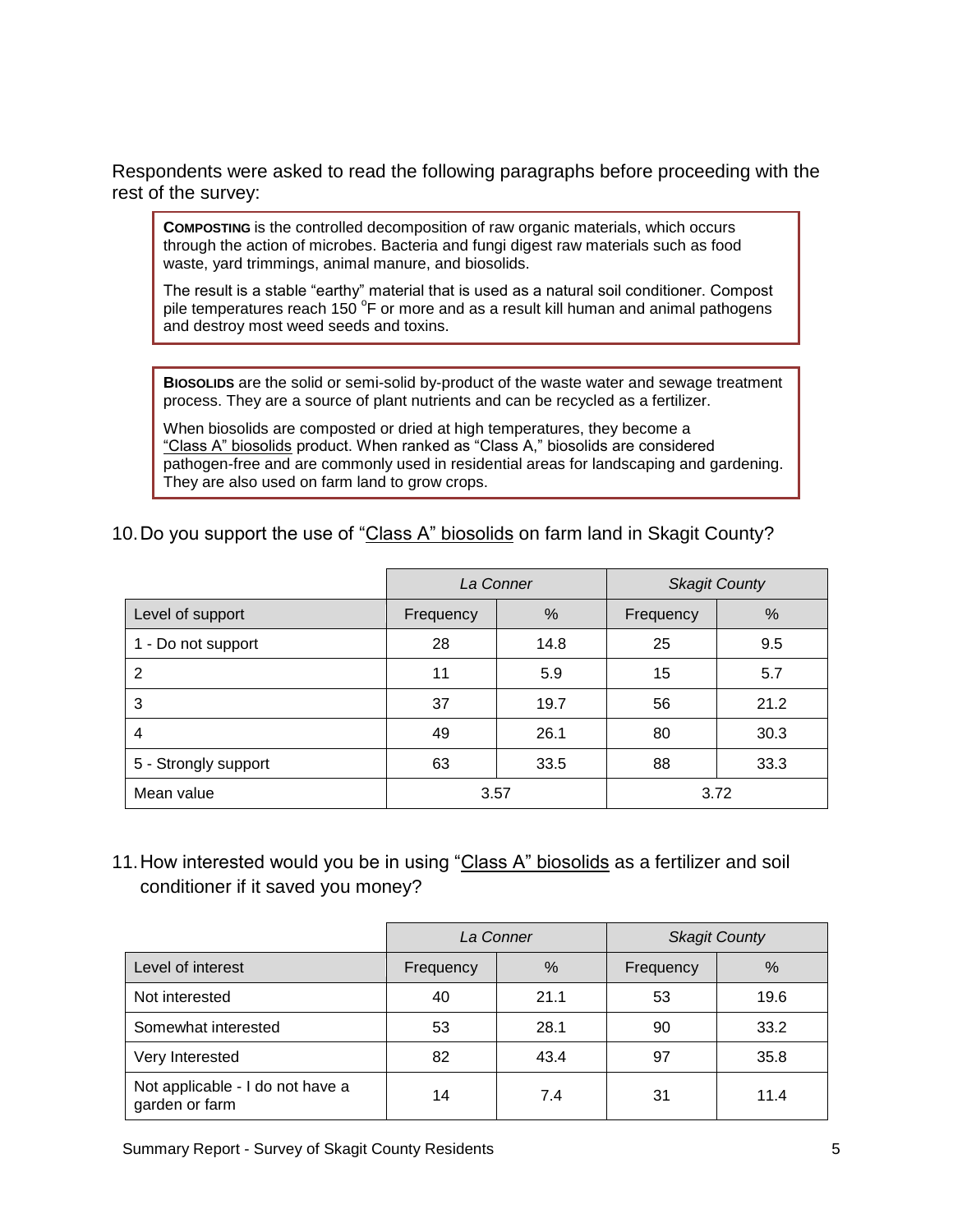12.Special labeling is not required for food grown using biosolids. Do you think that the government should create new labeling requirements for food grown using biosolidsbased fertilizers?

|            | La Conner |      |           | <b>Skagit County</b> |
|------------|-----------|------|-----------|----------------------|
| Response   | Frequency | %    | Frequency | %                    |
| Yes        | 103       | 54.5 | 122       | 44.7                 |
| No         | 49        | 25.9 | 80        | 29.3                 |
| Don't know | 37        | 19.6 | 71        | 26.0                 |

13. Many food crops are grown using animal manure (i.e., cow, chicken) as a fertilizer and soil conditioner. How do you feel about this?

|                   | La Conner |      | <b>Skagit County</b> |      |
|-------------------|-----------|------|----------------------|------|
| Feelings          | Frequency | $\%$ | Frequency            | %    |
| Very negative     | 8         | 4.3  | 8                    | 3.0  |
| Somewhat negative | 21        | 11.2 | 21                   | 7.8  |
| <b>Neutral</b>    | 46        | 24.6 | 83                   | 30.7 |
| Somewhat positive | 48        | 25.7 | 77                   | 28.5 |
| Very positive     | 64        | 34.2 | 81                   | 30.0 |

14. Some food crops are grown using "Class A" biosolids as a fertilizer and soil conditioner. How do you feel about this?

|                   | La Conner |      |           | <b>Skagit County</b> |
|-------------------|-----------|------|-----------|----------------------|
| Feelings          | Frequency | $\%$ | Frequency | %                    |
| Very negative     | 25        | 13.4 | 24        | 9.0                  |
| Somewhat negative | 25        | 13.4 | 28        | 10.5                 |
| Neutral           | 46        | 24.6 | 81        | 30.3                 |
| Somewhat positive | 45        | 24.0 | 71        | 26.6                 |
| Very positive     | 46        | 24.6 | 63        | 23.6                 |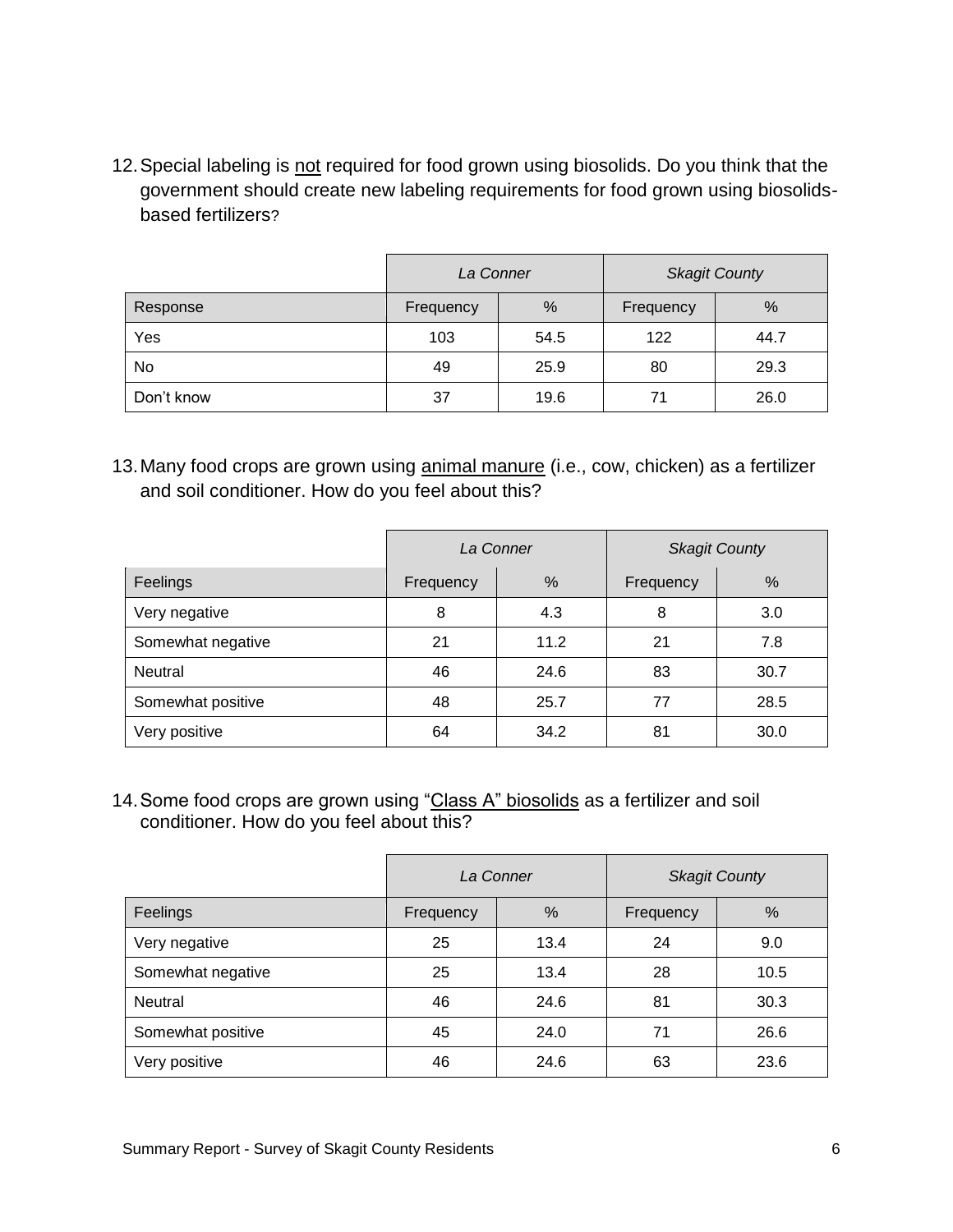15.Many food crops are grown using synthetic fertilizers (e.g., urea, diammonium phosphate). How do you feel about this?

|                   | La Conner |      |           | <b>Skagit County</b> |
|-------------------|-----------|------|-----------|----------------------|
| Feelings          | Frequency | %    | Frequency | $\%$                 |
| Very negative     | 33        | 17.6 | 55        | 20.3                 |
| Somewhat negative | 76        | 40.4 | 102       | 37.6                 |
| Neutral           | 46        | 24.5 | 86        | 31.7                 |
| Somewhat positive | 23        | 12.2 | 14        | 5.2                  |
| Very positive     | 10        | 5.3  | 14        | 5.2                  |

16.In your opinion, which of the following are appropriate uses for "Class A" biosolids in agriculture?

|                                                             | La Conner  |        |            | <b>Skagit County</b> |
|-------------------------------------------------------------|------------|--------|------------|----------------------|
| Appropriate uses                                            | Yes $(\%)$ | No (%) | Yes $(\%)$ | No (%)               |
| Non-food crops (e.g., flowers, ornamental trees,<br>timber) | 92.5       | 7.5    | 93.2       | 6.8                  |
| Hay or grain for animal feed                                | 70.2       | 29.8   | 78.1       | 21.9                 |
| Grains, hops, or fruit used to make beer and wine           | 62.2       | 37.8   | 70.2       | 29.8                 |
| Grain for human food (e.g., wheat, oats, corn)              | 52.2       | 47.8   | 59.8       | 40.2                 |
| Fruits and vegetables                                       | 46.5       | 53.5   | 57.0       | 43.0                 |

17.In your opinion, which of the following are appropriate uses for "Class A" biosolids in your community?

|                                                                                 | La Conner  |        |         | <b>Skagit County</b> |
|---------------------------------------------------------------------------------|------------|--------|---------|----------------------|
| Appropriate uses                                                                | Yes $(\%)$ | No (%) | Yes (%) | No (%)               |
| Landfill cover, erosion control at construction sites,<br>highway medians, etc. | 94.6       | 5.4    | 88.3    | 11.7                 |
| Commercial landscaping (e.g., private businesses, golf<br>courses)              | 93.0       | 7.0    | 90.2    | 9.8                  |
| Public landscaping and parks                                                    | 89.2       | 10.8   | 85.2    | 14.8                 |
| Home gardens and landscaping                                                    | 74.5       | 25.5   | 75.5    | 24.5                 |
| Farms                                                                           | 63.3       | 36.7   | 73.9    | 26.1                 |

Summary Report - Survey of Skagit County Residents 7 7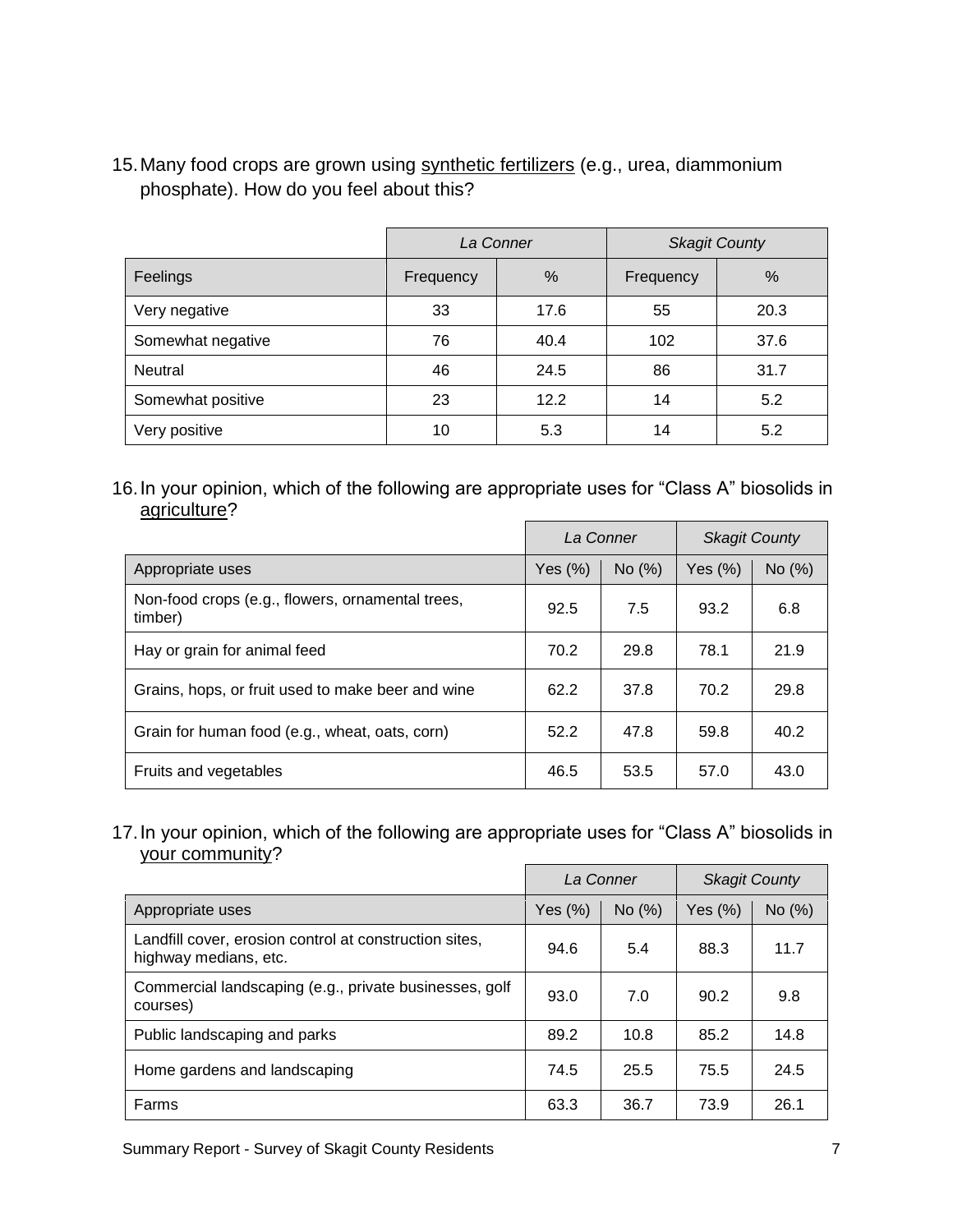18.To what degree would you be concerned about the following if a neighbor were using animal manure (e.g., cow, chicken) on their garden or farm?

|                                                      | Mean scores on a scale of $1 = "Not"$<br>concerned" to 5 = "Very concerned" |                      |  |
|------------------------------------------------------|-----------------------------------------------------------------------------|----------------------|--|
| Concerns                                             | La Conner                                                                   | <b>Skagit County</b> |  |
| Accumulation of toxins in water or soil              | 3.20                                                                        | 3.46                 |  |
| Exposure to toxins for me or my family               | 3.00                                                                        | 3.29                 |  |
| Risk of disease for me or my family                  | 2.95                                                                        | 3.23                 |  |
| Illness or disease of animals (i.e., pets, wildlife) | 2.89                                                                        | 3.15                 |  |
| Loss of property value                               | 2.73                                                                        | 3.00                 |  |
| Unpleasant odors                                     | 2.68                                                                        | 2.90                 |  |

 $\mathcal{L}$ 

19.To what degree would you be concerned about the following if a neighbor were using "Class A" biosolids on their garden or farm?

|                                                      | Mean scores on a scale of $1 = "Not"$<br>concerned" to $5 =$ "Very concerned" |                      |  |
|------------------------------------------------------|-------------------------------------------------------------------------------|----------------------|--|
| Concerns                                             | La Conner                                                                     | <b>Skagit County</b> |  |
| Accumulation of toxins in water or soil              | 2.99                                                                          | 3.06                 |  |
| Exposure to toxins for me or my family               | 2.93                                                                          | 3.01                 |  |
| Risk of disease for me or my family                  | 2.83                                                                          | 2.94                 |  |
| Illness or disease of animals (i.e., pets, wildlife) | 2.72                                                                          | 2.84                 |  |
| Unpleasant odors                                     | 2.68                                                                          | 2.69                 |  |
| Loss of property value                               | 2.59                                                                          | 2.77                 |  |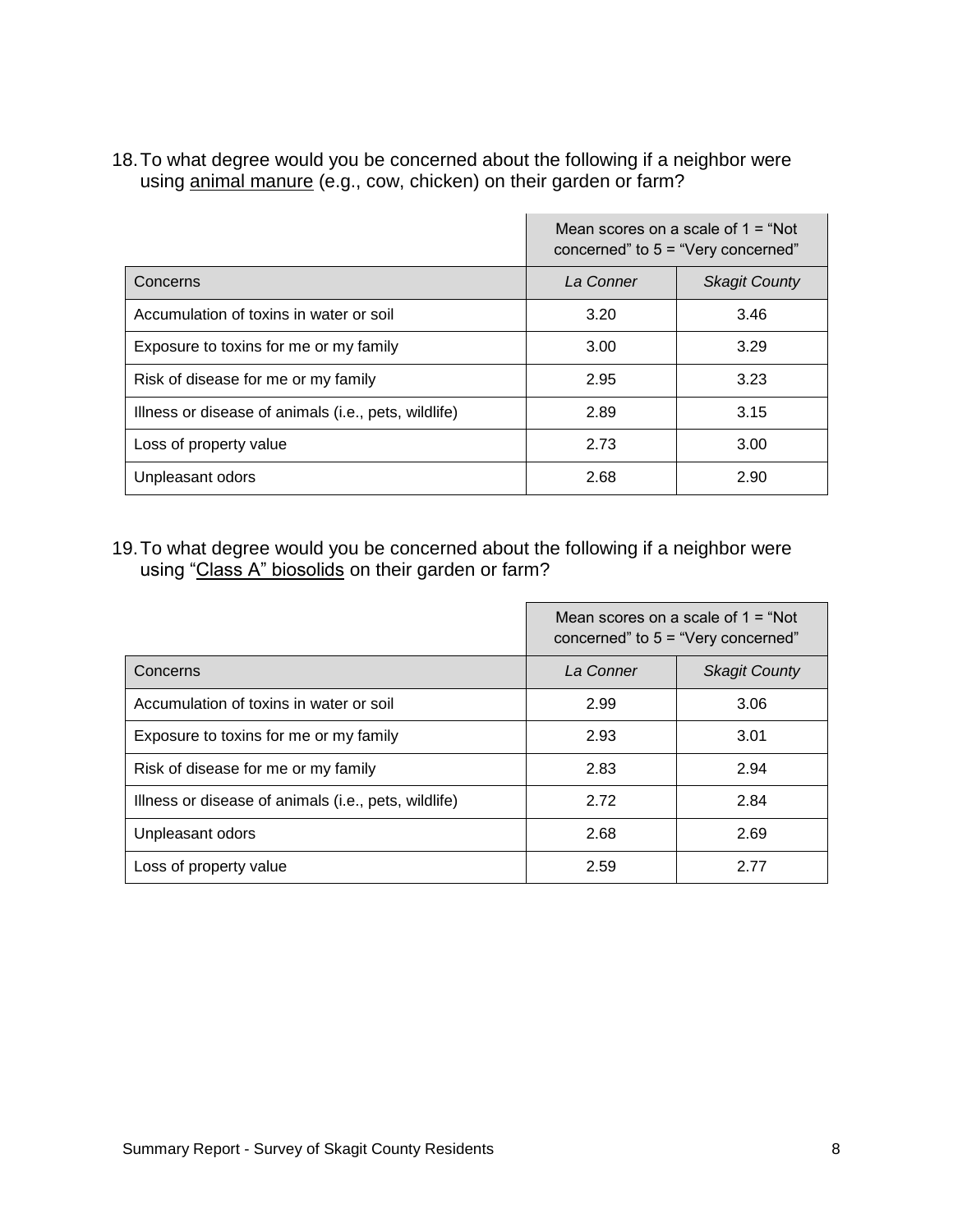- 20.The following two questions were asked only of respondents who were served by the La Conner Waste Water Treatment Plant.
	- A. Washington State University is conducting research with biosolids compost produced at the La Conner Waste Water Treatment Plant. This research is focused on community opinions, local agricultural use, and the fate of pharmaceuticals in compost. Do you support this research activity?

|                      | La Conner         |      |  |
|----------------------|-------------------|------|--|
| Level of support     | $\%$<br>Frequency |      |  |
| 1 - Do not support   |                   | 4.2  |  |
| 2                    | 4                 | 2.4  |  |
| 3                    | 11                | 6.7  |  |
| 4                    | 27                | 16.4 |  |
| 5 - Strongly support | 116               | 70.3 |  |
| Mean value           | 4.49              |      |  |

B. To what degree do you disagree or agree with the following statements about the biosolids composting program at the La Conner Waste Water Treatment Plant (WWTP)?

|                                                                                                    | La Conner                       |                         |                                                    |               |                           |  |
|----------------------------------------------------------------------------------------------------|---------------------------------|-------------------------|----------------------------------------------------|---------------|---------------------------|--|
|                                                                                                    | Strongly<br>disagree<br>$(\% )$ | <b>Disagree</b><br>(% ) | <b>Neither</b><br>agree nor<br>disagree<br>$(\% )$ | Agree<br>(% ) | Strongly<br>agree<br>(% ) |  |
| I appreciate that La Conner<br>biosolids compost is available to<br>town residents free of charge. | 3.5                             | 3.5                     | 19.4                                               | 14.7          | 58.8                      |  |
| I support the biosolids composting<br>activities at the WWTP.                                      | 8.2                             | 2.4                     | 16.5                                               | 21.8          | 51.2                      |  |
| Composting biosolids turns a<br>waste product into a valuable<br>resource.                         | 6.4                             | 5.2                     | 13.9                                               | 26.0          | 48.6                      |  |
| Unpleasant odors come from the<br>La Conner biosolids compost.                                     | 15.0                            | 13.3                    | 27.8                                               | 20.8          | 23.1                      |  |
| Instead of composting, biosolids<br>should be incinerated or disposed<br>of in a landfill.         | 50.0                            | 18.8                    | 20.6                                               | 5.3           | 5.3                       |  |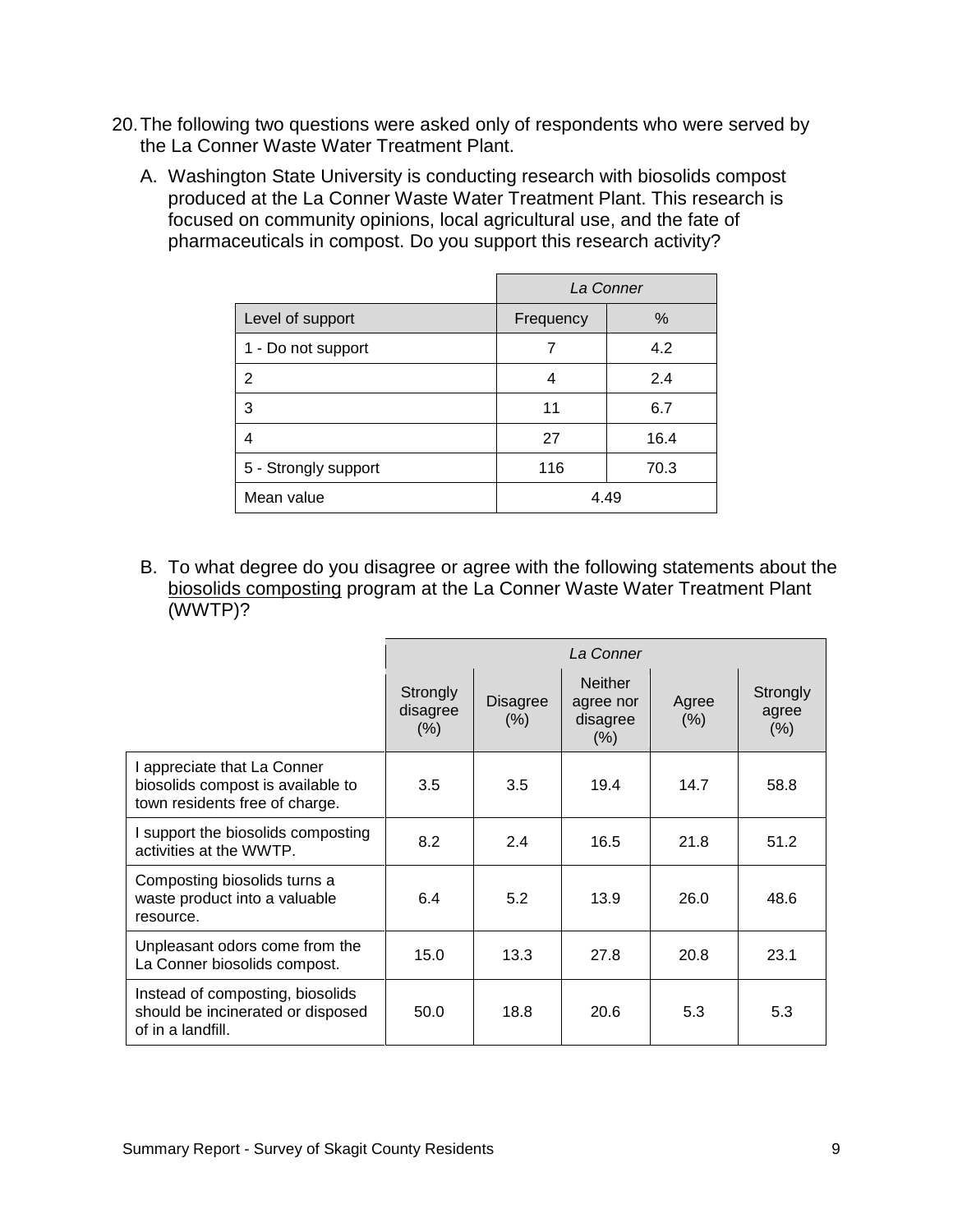#### 21.Did you know that the Town of La Conner received the 2012 "Excellence in Biosolids Management" award from the Northwest Biosolids Management Association?

|          | La Conner |                |     | <b>Skagit County</b> |
|----------|-----------|----------------|-----|----------------------|
| Response | Frequency | %<br>Frequency |     | %                    |
| Yes      | 82        | 43.9           | 12  | 4.3                  |
| No       | 105       | 56.1           | 265 | 95.7                 |

## 22.What is the highest level of formal education you have completed?

|                                   | La Conner |      | <b>Skagit County</b> |      |
|-----------------------------------|-----------|------|----------------------|------|
| Education                         | Frequency | %    | Frequency            | $\%$ |
| Some high school or less          | 4         | 2.1  | 5                    | 1.8  |
| High school diploma or equivalent | 44        | 23.5 | 96                   | 35.0 |
| Bachelor's or Associate's degree  | 83        | 44.1 | 121                  | 44.0 |
| Graduate degree                   | 57        | 30.3 | 53                   | 19.3 |

#### 23.How old are you?

|              | La Conner |      | <b>Skagit County</b> |      |
|--------------|-----------|------|----------------------|------|
| Years of age | Frequency | %    | Frequency            | %    |
| $18 - 30$    | 6         | 3.2  | 15                   | 5.7  |
| $31 - 50$    | 25        | 13.4 | 46                   | 18.8 |
| $51 - 70$    | 102       | 54.5 | 137                  | 52.5 |
| > 70         | 54        | 28.9 | 60                   | 23.0 |
| Mean age     | 63.0      |      | 59.0                 |      |

# 24.What is your gender?

|        | La Conner |      | <b>Skagit County</b> |      |
|--------|-----------|------|----------------------|------|
| Gender | Frequency | %    | Frequency            | $\%$ |
| Female | 95        | 51.4 | 130                  | 47.4 |
| Male   | 90        | 48.6 | 144                  | 52.6 |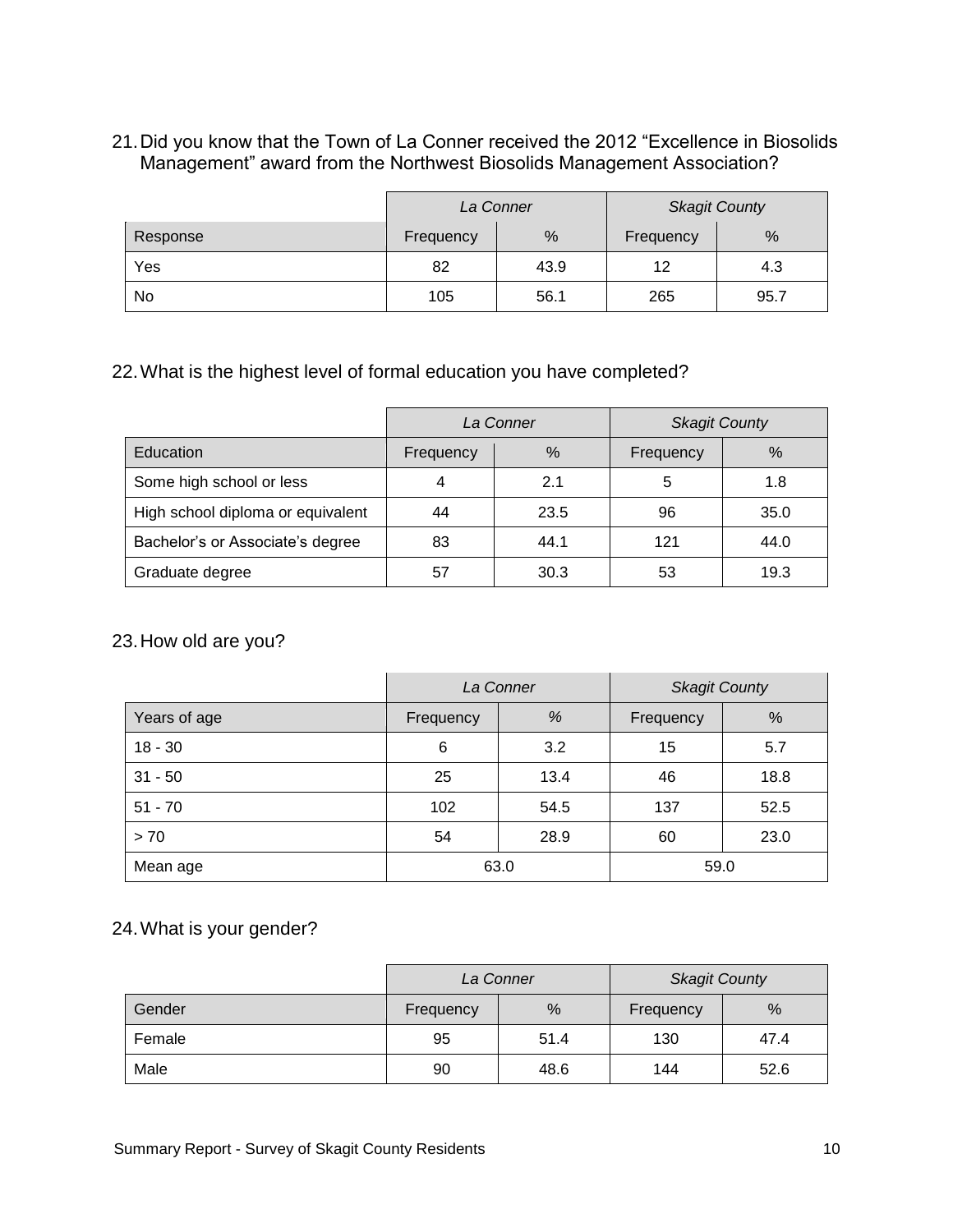#### 25.Are there children under the age of 18 living in your household?

|          | La Conner |      | <b>Skagit County</b> |      |
|----------|-----------|------|----------------------|------|
| Children | Frequency | %    | Frequency            | %    |
| Yes      | 25        | 13.4 | 60                   | 21.0 |
| No       | 162       | 86.6 | 213                  | 78.0 |

## 26.Do you have any additional thoughts, comments, or opinions that you would like to share?

| La Conner                                                                                                                                                                                                                                                                                                                                                                                                                                                                                              |
|--------------------------------------------------------------------------------------------------------------------------------------------------------------------------------------------------------------------------------------------------------------------------------------------------------------------------------------------------------------------------------------------------------------------------------------------------------------------------------------------------------|
| Concerned with heavy metals and pharmaceuticals that remain, need tests for heavy metals.                                                                                                                                                                                                                                                                                                                                                                                                              |
| Q3 - I don't believe every "natural" label I see!! Or organic. Q20 - Some people will complain about<br>anything. They move to Skagit Valley and then complain about dairy farms, tractors on the roads,<br>etc. It's called life in the country. They think it's beautiful but should just visit, not move here!                                                                                                                                                                                      |
| My concern is with the accumulation of pharmaceuticals, heavy metals in any product. And<br>pesticides.                                                                                                                                                                                                                                                                                                                                                                                                |
| I am all for research, but thought it was a waste of government funds to do the mailings for this.<br>What a waste of taxpayer dollars to send out not one but TWO mailers. Shame on you for wasting<br>our hard earned dollars.                                                                                                                                                                                                                                                                       |
| I have been using biosolids from the La Conner WWTP around my yard for years. It's great! I'm<br>grateful for it.                                                                                                                                                                                                                                                                                                                                                                                      |
| My only concern is the possibility of drugs passing through the composting process. It would also<br>be interesting to know how much nitrogen, etc., is in the La Conner compost.                                                                                                                                                                                                                                                                                                                      |
| I completed this form within two days after receiving. There may be inconsistencies between<br>responses. I have completed this form before. I am afraid I cannot remember how I answered the<br>first time.                                                                                                                                                                                                                                                                                           |
| I use the compost all the time.                                                                                                                                                                                                                                                                                                                                                                                                                                                                        |
| I use the La Conner biosolids on my yard. It works great.                                                                                                                                                                                                                                                                                                                                                                                                                                              |
| The smell is very offensive on some days. There should be a way to control this issue.                                                                                                                                                                                                                                                                                                                                                                                                                 |
| I use the product on my flower beds and I love it! Flowers grow like crazy.                                                                                                                                                                                                                                                                                                                                                                                                                            |
| I understand the revenue stream to the town of La Conner, but would be interested in the net gain,<br>with respect to the cost of this study, and other related expenses. I would be very interested in the<br>sales dollar totals of the biosolid products, as well as the total costs. If the material were certified<br>organic, I think there would be a very viable product to offer for sale, but until the pharmaceuticals<br>and heavy metal issues are resolved, the process is questionable. |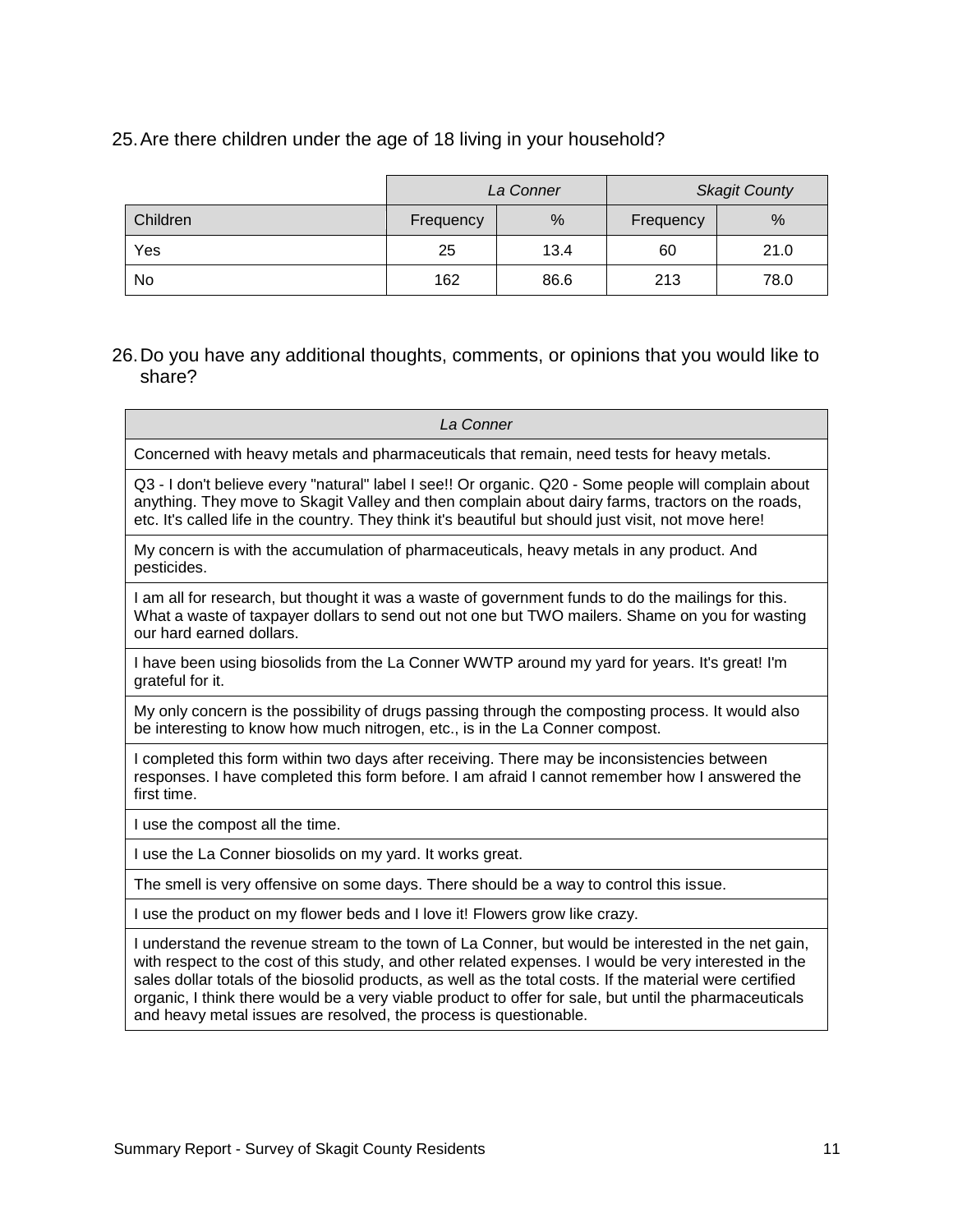While I am a supporter of composting and reuse of biosolids I have several strong concerns and observations about the composting operation of La Conner and the unlimited use of the end product. These include:

The foul smell that greets us as we enter and exit town negatively affects local businesses and my quality of life. It needs to end.

I have personally seen run-off from the compost piles flowing into Sullivan Slough and the neighboring farm. This is totally unacceptable and needs to be cleaned up immediately.

There are alternative treatment options (digesters) that could control the smell and produce a more consistent end product. Grants are available to help fund the infrastructure upgrades but I have not heard of any interest in pursuing the alternatives.

The unrestricted use of the compost concerns me. I have not seen any data on the contents of the compost over a long period of time. My concern is related to inputs. We can't control what everyone is putting down their drains or toilets. Household products and medications can be very toxic even at low volumes and I am not convinced the composting process renders those inputs harmless. In addition, I am concerned we are receiving sewage from other more commercial or industrial areas that may pose a bigger threat. I would like to know more about the inputs, how they are controlled and the content of the end products.

Excuse delay. I am legally blind. Forms very difficult to fill out.

Support the project, just would want to have more information available to the public in general.

Some of the comments I made were just guesses as I have little knowledge about the questions. I am not a member of the farm community and my age keeps me close to my home area!

I grew up using animal manure. I strongly believe in composting and worm composting. I'm still not entirely sure of biosolids as a fertilizer for the foods we eat. We, as a family, would like to learn (have more knowledge) about it. If truly safe, as you say, we strongly support it.

1. Studies have shown that composting at temperatures both above and below 140 degrees F is inefficient. 2. Human waste in any form should not be used for fertilizer. 3. The La Conner WWTP currently tests for e-coli only per Washington regulations. EPA studies found many other pharmaceuticals, metals etc. in most sites tested. Who knows what is in ours!

The location of the compost mixing with biosolids in La Conner is near Sullivan Slough. If the compost needs to reach 150 degrees Fahrenheit to treat the finished product, is a new mixture that has not heated up to 150 degrees yet leaching into the surrounding area? Federal restrictions on use of this product seem to throw a red flag on how stable and earthy it might not be...Thanks for asking our opinion.

I don't mind odor. It's part of the process. People new to area need to understand that.

I know there were problems associated with the smell of our waste treatment in previous years. I hope the problem has been addressed and corrected.

I think there are too many government (our tax) dollars spent on these unnecessary research projects. "Eco-ranters" are too much in control of our tax dollars so they can live off of that grant money.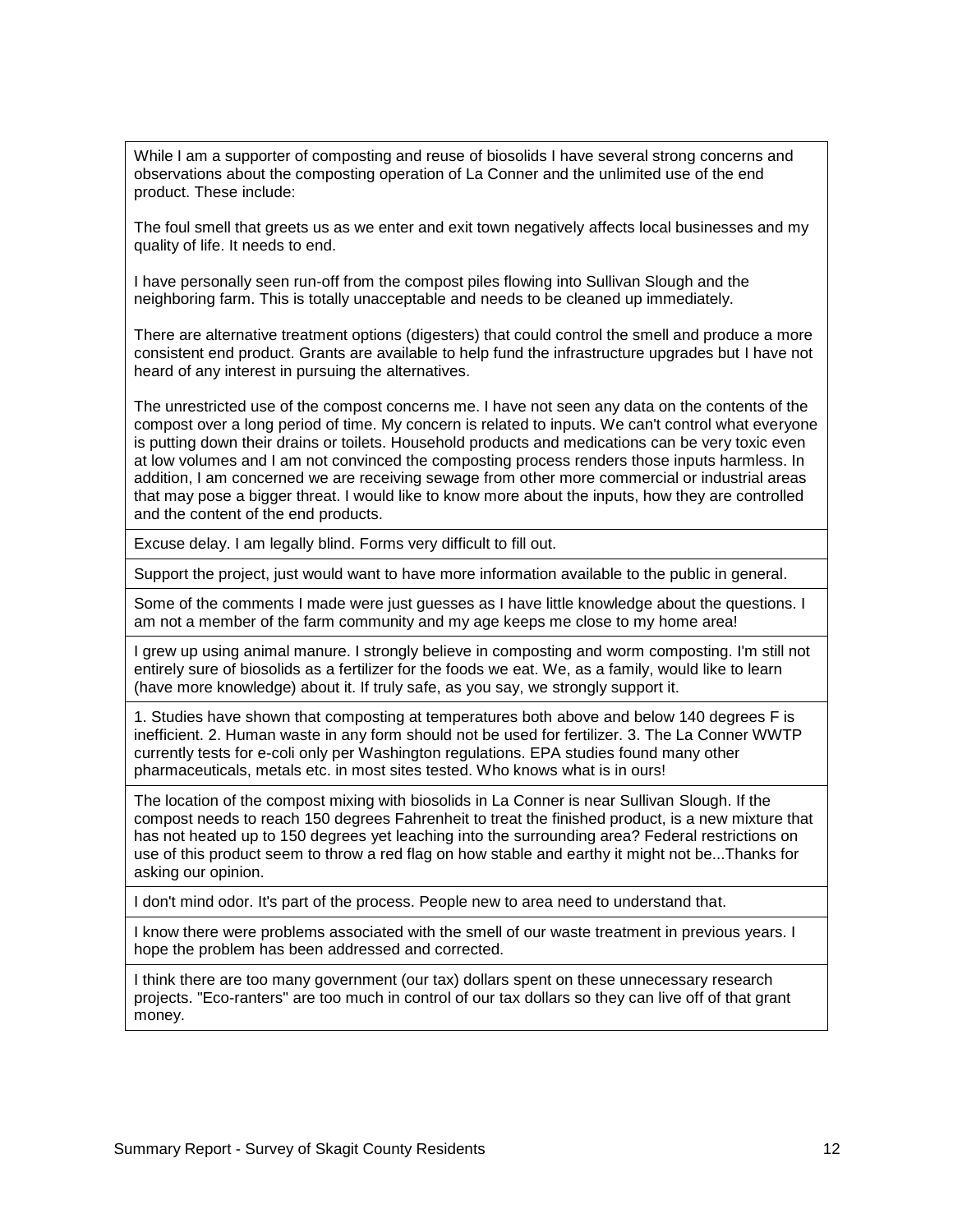We do think that it is good to recycle biosolids on a local basis, but our town of La Conner is accepting sewage from septic tanks and porta potties from a very extensive area that may include up to a quarter of our state. It seems to us that the only one that is really benefitting from this project is the head of our waste treatment plant. Financially he is reaping a gross amount of money compared to what our town receives. We live in a tourist town and when people drive into our town they have to go by our treatment plant and the smell is extremely offensive. At our elementary school the kids go out to recess and have to inhale the foul odor. We say NO to BIOSOLIDS at this level of production!

It will be nice if we all get a free recycling program (service). We already pay for garbage collection; why not include a recycling bin along with garbage cans at no charge.

I have concerns about the content of the compost. Metals and the pharmaceutical traces still in compost. The smell!

I support the biosolids program but the profits should go back into the waste and water fund to reduce our waste and water fees.

What La Conner has done is really remarkable for the size of town. In Okanogan, Canada the material from the Biosolid Process Plant are sold to residents and commercial fertilizer companies, i.e., Natures Gold, which is the top bagged fertilizer up there.

Thank you for this informative information. We have lived here since 2004 and have always appreciated this free service to La Conner residents. It would be wonderful if other towns and cities would copy La Conner's success!

I have concern for the businesses and homeowners who are within a quarter mile of the plant. The odor is bad. I live about 3/4 of a mile and at times I notice it and don't like it also. Thank you.

Thanks for all your hard work!

This survey seemed to me to be set up to bias the results towards biosolids composting and it is not independent, and ignored overall costs. The effect of accumulation of heavy metals and virus loading was completely overlooked. I can smell the foul odor from the site 20% of the time. The Mayor has been disingenuous about the total cost of the system.

Thanks for taking the time to do this!

I heartily endorse and appreciate access to the compost, I use it on all my flower gardens; cannot say enough good. Thank you.

I appreciate the efforts that are being done toward keeping biosolids out of landfills and finding better ways to create sustainable practices.

I have used it around house and garden. Works very good.

We have been bothered by town of La Conner odors from the treatment plant but not in the last year. We used the free compost in our ornamental gardens but not in our vegetable garden. Our big concern is the possible pharmaceutical remains in town compost.

We moved here last year into our townhouse. Recently used the compost on all our condominium beds versus wood mulch! Looks great and was free. We are hoping it does not promote weeds in the beds. First time I have used it, odor wasn't noticeable to me.

Heavy metals, etc., from sewage is not a good item to introduce to areas that grow food for the populace.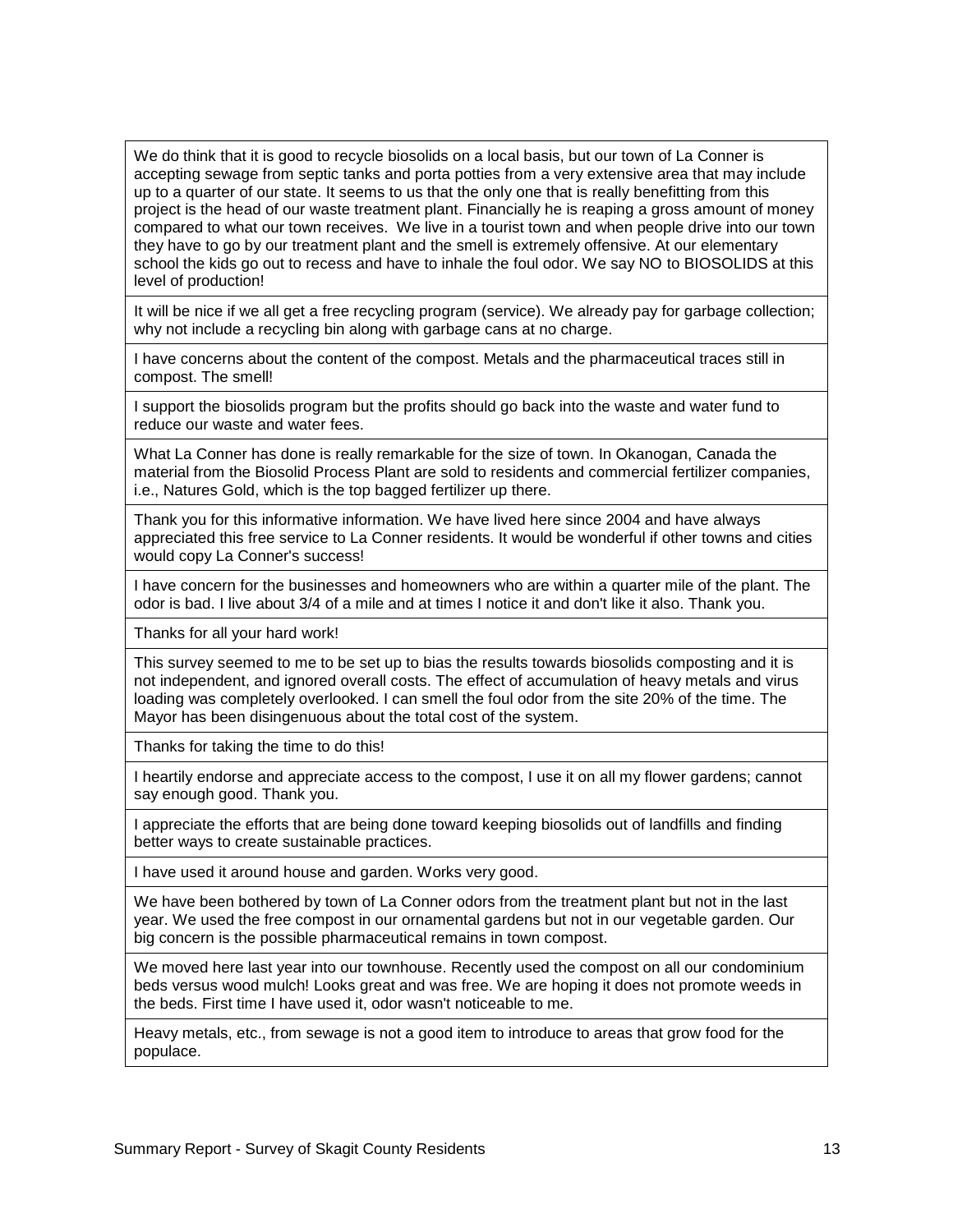This survey does not actually address the concern about pharmaceuticals in the biosolids. My research suggests Grade A is okay for vegetable gardening, but it would be great to have the drug content really examined. The worst part of La Conner's biosolids treatment is the nauseating smellabsolutely disgusting! I do use this on my garden, however.

My answers presume adequate monitoring of the "product" for toxins and residue from drugs and medications.

Their product is great. My plants love it.

This survey is flawed. Survey does not address the basic problem: La Conner is needlessly transporting human waste into our community. There is no way La Conner can control the hidden dangerous elements in this human waste. Therefore, the attempt to make money at the risk of our environment and community will only result in long-term damage. The biosolid composting site is in the middle of an organic farm and fish habitat. Contamination is unavoidable.

Thank you!

I believe that the amount of heavy metals in biosolids should be looked at before using them in agricultural use.

I appreciate making a useful product from waste. However, there were odor problems on the south end of town. That seems to be fixed so hopefully the research will continue. Thanks.

This sounds like a great resource and I'm glad to find out there is biosolid compost available. I did not know this.

Thank you for the opportunity to contribute. My greatest concerns about any waste products as fertilizers, etc. would be around how it affects the health of humans and other animals - the smell is bad!

I grew up in Skagit County on a farm and lived here all my life. Mother Nature has been good to the earth to grow things. We do not need biosolids to add manmade products or pharmaceuticals to our growing needs.

I would like some confidence that the pharmaceuticals can and are removed. Until that day comes and perhaps in addition to that it would be helpful to start a drug collection campaign where pharmacies take back and dispose of excess, out of date, leftover drugs rather than flush them down the toilet. Just making people aware of what they are doing would help some.

Chemicals and prescription drug residue are a potential concern. So are controlled temperatures to assure complete baking of the total mass.

Biosolids is real boost to La Conner's budget (money).

Go green!

This is a very complex issue and I'm concerned that the water coming into the La Conner WWTP contains heavy metals, antibiotics and or pharmaceuticals. GAP and organic certification precludes the use of community biosolids. Use of their product would limit future options for the certifications mentioned above. I think the unintended consequences could have a negative impact here in our magic Skagit. This issue requires a thoughtful unbiased and cautious approach. I'm counting on Washington State University to do that. Thank you.

F.A.R.M: FOR A REAL MEAL, support our farmers.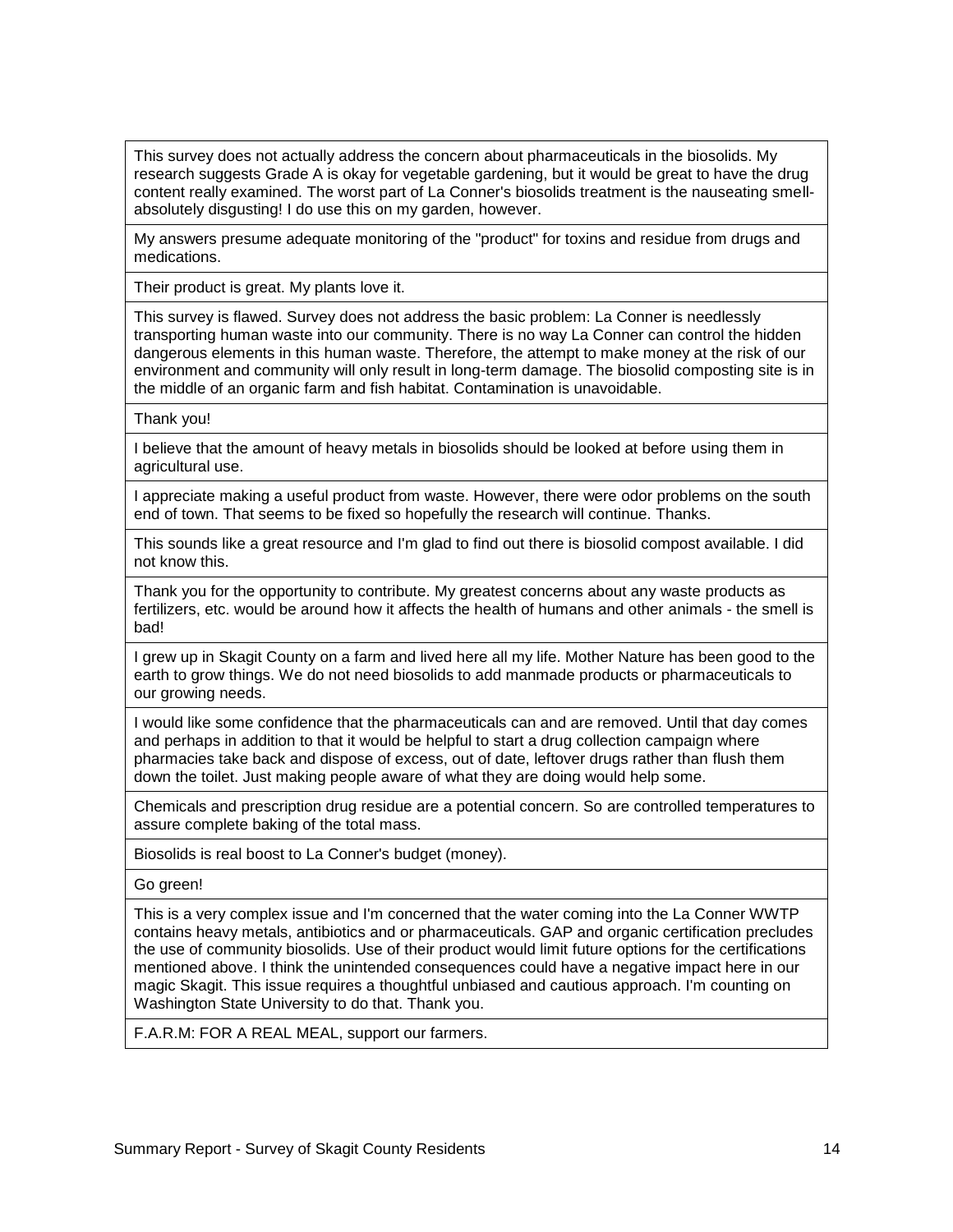Question 20 talks about pharmaceuticals, but there are no questions about this negative aspect of compost. What about trace minerals—cadmium, selenide, etc. This survey is incomplete. What is "N"?

I use the town compost on my flower beds, but not on my garden. I use my own compost, which includes manure from my chickens, on my garden. My only concerns about biosolids use by my neighbors would be that they are used properly and not piled up where they could blow around, or washing onto my property and ending up in my garden. My main concerns about biosolids are that pathogens and hormones from humans are far more likely to be transmittable to other humans and there is no process that can guarantee 100 percent removal of those dangers. Since fruits and vegetables are far more vulnerable, I don't want biosolids used for those products.

This survey glosses over many of the dangers contained in bio-soups. It does not address potential long-term dangers to commercial farming. To be certified organic one cannot use biosolids. With sustainable organic farming growing as an economic sector, the use of this product and its potential harm presents a danger to the agricultural community in the Skagit Valley. Ask this question: would you prefer a strawberry grown with human waste or one marketed as not grown with human waste?

Unfortunately "local" is becoming too trendy and costs too much to support. I see the importance of biosolids but there should be more tests and information about pharmaceuticals in the composted matter. A friend died of cancer and left behind a lot of drugs. The doctor told us not to throw them away or even incinerate them! I was told to flush them! If others are being told this what happens to them once they are composted?

We regularly use the compost produced by La Conner Waste Water for our flowers and shrubs. We are still skeptical about using this compost in our vegetable garden and around fruit trees. When we are convinced that Class A biosolids contain no unhealthy residue, perhaps we will broaden our use of this compost.

Biosolids should not be used for food producing areas. Too much medical/pharmaceuticals, as we're also finding in our water supply.

Concerns with compost from the sewer plant: That it may contain paint, chemicals, drugs and plastic. That kids and dog put it in their mouth. That a bad batch either toxic or not fully broken down is released for public use. I always had a compost pile at my home but never get too excited about it. A farmer once told me "that sooner or later, everything turns to shit." I couldn't get the website to do it online!

My main concern with biosolids are heavy metals, mercury, etc., and pharmaceuticals.

I recommend reading Azby Brown's "Just Enough: Lessons in Living Green from Traditional Japan" copyright 2009, in particular pages 134-137: "The high value of human waste."

I think it is ridiculous that the Town of La Conner would invest in this "plant" and not have mandatory recycling with garbage pickup—pretty stupid!!

Send more information for our decisions.

I would like to see more research on how to farm without relying on fertilizers so much. Biosolids may be an answer but we need to know more about the accumulation of toxins/pharmaceuticals in those products.

I appreciate turning waste into a useable product. I worry most about high levels of residual pharmaceuticals being used on food and beverage products. If used, it needs to be labeled so we can all make informed choices. Ditto GMO!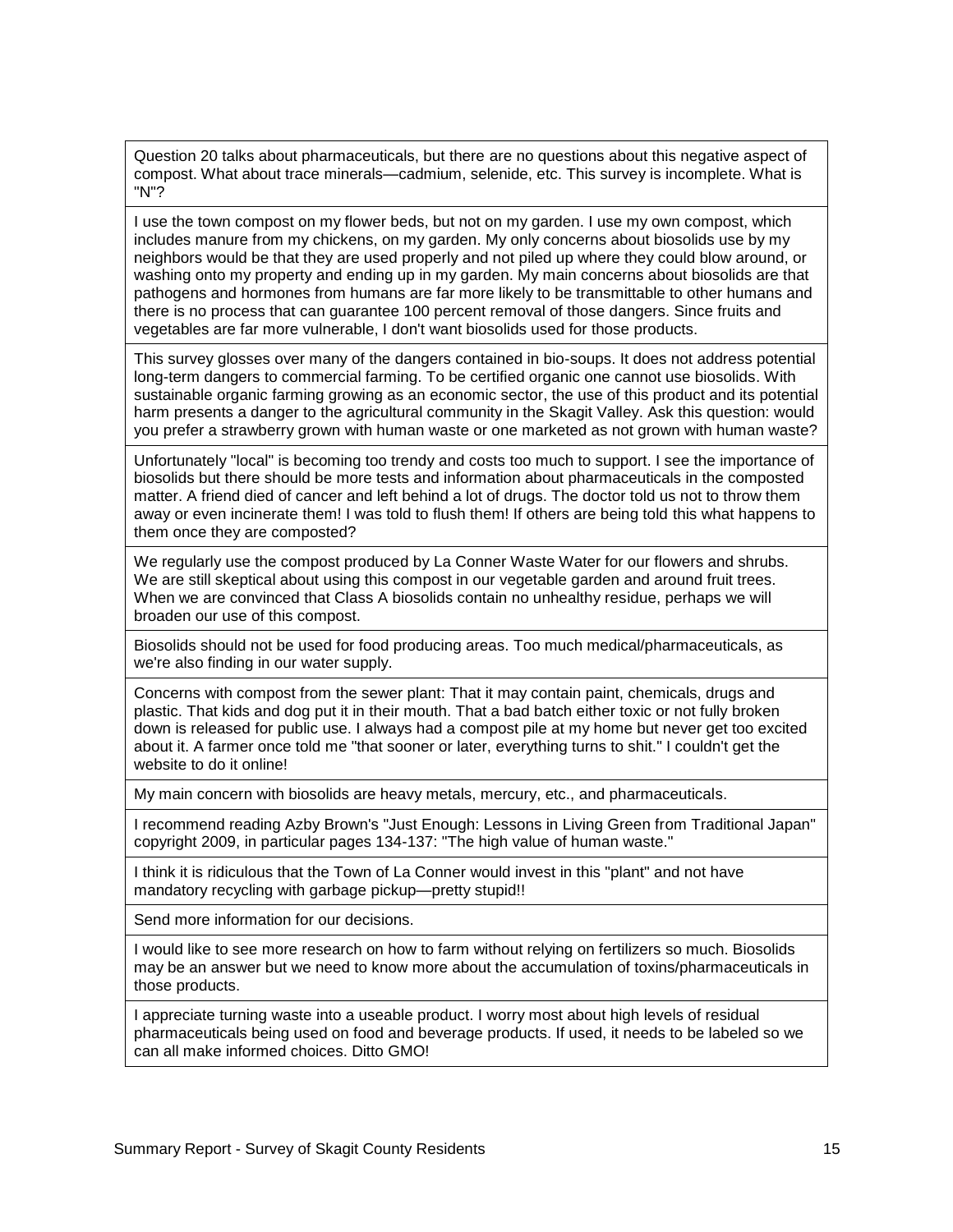The treatment plant is a great idea for La Conner, but it's at the entrance to a town that depends on tourism. And sometimes it does smell. Not often, but sometimes.

Biosolids are a resource and should be used.

I live on the hill in La Conner. My porch railings now have a thin brown film on them when I wipe them down. Sheets and clothing dried outdoors no longer smell good. I know that is small potatoes, but it indicates some obvious change in our air quality.

I wonder if composting is enough to neutralize the drugs/additives/chemicals present in the waste of humans and livestock. And in the chemicals from the waste collected from porta potties. I hope your study addresses this.

As a local for 50 years, changes in this place and everywhere is inevitable. Often, issues are out of our control. Like my husband says, "Sure we support the WWTP; we poop and it is part of the end product!" I love farmland, hate to see it misused and when tourists come, complain of cow manure being spread—that's B.S.!! Now we have them doing a lot of the complaining about human doo, how can we stop that, no choice.

*Skagit County*

I have concerns regarding biosolids that contain human waste and some animal waste. There is evidence that synthetic hormones and other pharmaceuticals do not break down and are passed on to other species through waste water.

Wish I was more intelligent about these issues. Thank you.

Using human sewage and waste water as fertilizers as was done years ago in Ferndale, and was found to contain heavy metals and pharmaceuticals, shows that this use in our food chain is irresponsible. Unless and until these products are free of these materials the use should not be even considered on our farmland--period!!

We have used the biosolids from La Conner waste treatment plant in our home garden (ornamental garden).

Thank you.

I'd encourage you to provide helpful hints and materials for composting.

I think biosolids are a wonderful and stimulating idea. Health should never be put on the back burner because of cheaper farming methods using manure that could carry toxics or synthetic fertilizers and pesticides. Thank you for sending out a most enlightening survey.

Would like to see Sedro-Woolley receive excellence in biosolids management in the near future.

I live in a mobile home park. They don't allow anything extra. They don't even like us to have a garden. We don't have recycle containers. Allowed only one small garbage container.

I used La Conner biosolid compost for flower beds but found that it was not good fertilizer for my flowers.

I don't like surveys or participating in them. I like to be left alone.

My partner and I took this questionnaire together and both agree on all questions. We feel the more natural the better in all areas of life.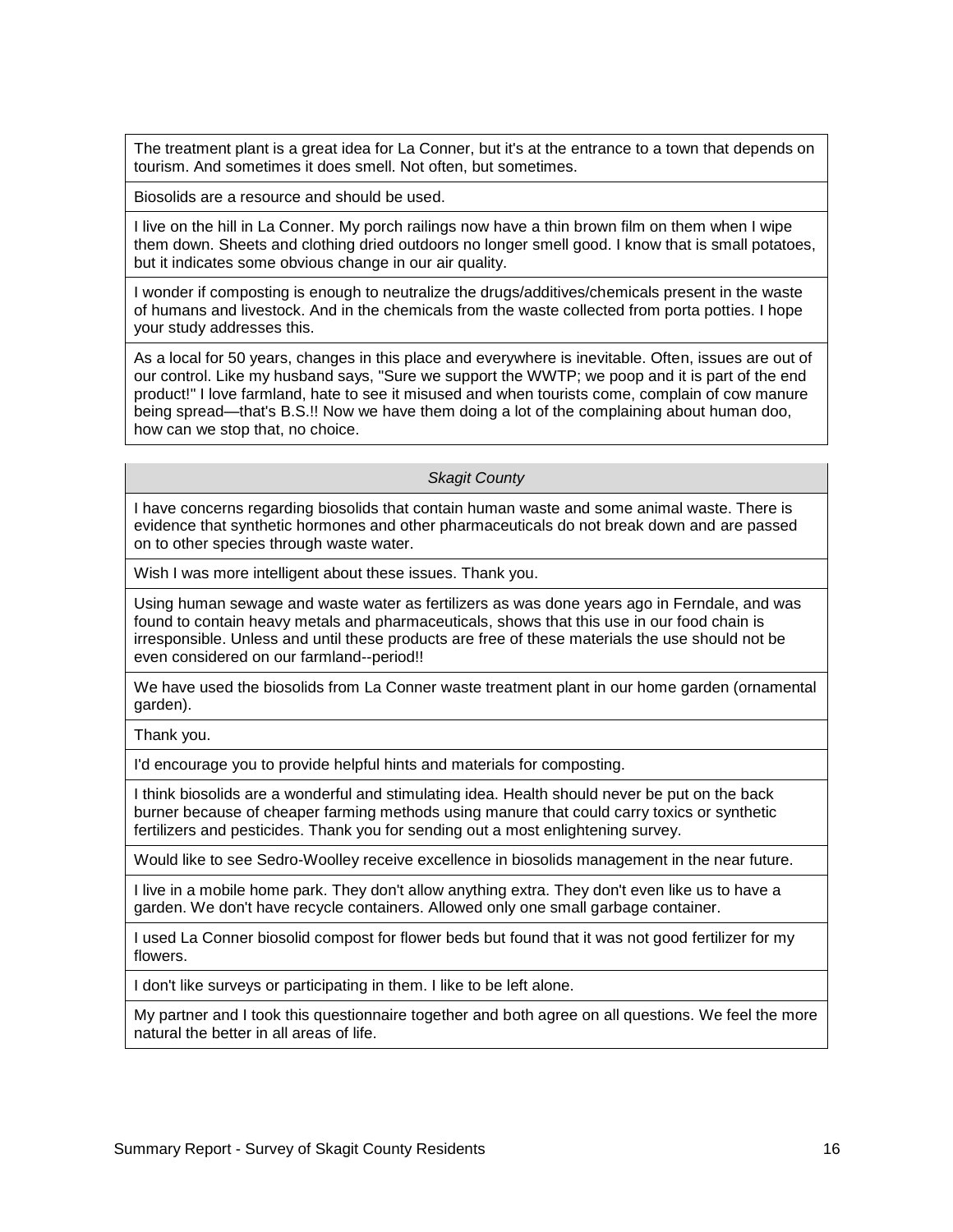Very pleased that, where I work, we are now able to do quite a bit of recycling due to the possibility of combining various types of material in our recycling dumpster. We also are composting all food waste for use on the farm.

My concern about human biosolids is the amount of pharmaceuticals people consume that go into the sewage process and contaminate our planet (and biosolids I can only assume). Otherwise it is a decent idea.

Would be interested in learning about metals, or other contaminants (chemical) in biosolids. Are they present? Are they tested for? What are the limits?

I grew up on somewhat of a small farm and we used chicken manure and a little goes a long way if mixed in properly. If people know how to fertilize properly it's fine. They make fun of me at work for how much stuff I take home and recycle. I do construction and we create so much waste that can be recycled, it's sad but the cost factor is so great that it's not worth the time. I only create 3 to 4 cans of trash a year (I am trying).

I realize that biosolids accumulate and we must find a way to get rid of them. My main concern is not the bacteria (I realize the biosolids are treated) but the other, toxic or poisonous materials that many people dump down drains or toilets. Is there a way to test each load of biosolids to see if it has such toxins as heavy metals, toxic cleaning agents, etc?

I use vegetable and lawn compost for my yard and garden plus ammonium sulfate on blueberries and acid-loving plants.

I think alternative thinking and choices are conducive with the environment. Organizations like yours can make a difference for man/woman and planet; just make sure there's proper balance and common sense used!

Don't actually have much firsthand knowledge of biosolids but have heard good things about it.

After taking this survey I feel like I don't know enough about fertilizers that are being used in my area. I am also going to look into more information about the different fertilizers and their risks.

Sorry to delay return. Found this very interesting! I learned. Glad there is concern! Thanks!

I have been buying La Conner biosolids for 2 years now, and am very pleased with it. I feel much safer using this product rather than untreated animal waste. Looks great in the landscape and my plants/ garden are thriving. Now I don't spend money on purchasing fertilizer or bark mulch. Neighbors can't even tell, they think it looks nice! No odor. I do use the screened material.

I use organic fertilizers on a six by twelve foot raised bed garden. I use organic fertilizers for lawn and flower beds.

Seems like a great idea. More information about biosolids presented to the general public would allow more people to feel comfortable using them.

I support the use of biosolids as fertilizers and soil enhancements as long as the processes involved in making the biosolids are well controlled and as mistake-proof as humanly possible... That being said, I realize that the human part/variable of any process is the most difficult part to control.

Biosolids by any other name is still sludge.

I believe there should be a protocol for treating Class A biosolids to ensure that the product does not contain viable pathogens. The producer, then, should certify that the product has met these requirements. Otherwise, how does the consumer know that the product is safe, i.e. exposed to high temperatures for and adequate time to kill the pathogens? Maybe a procedure already exists.

Do you really want drugs and these chemicals in our food chain? Only our horses were given shots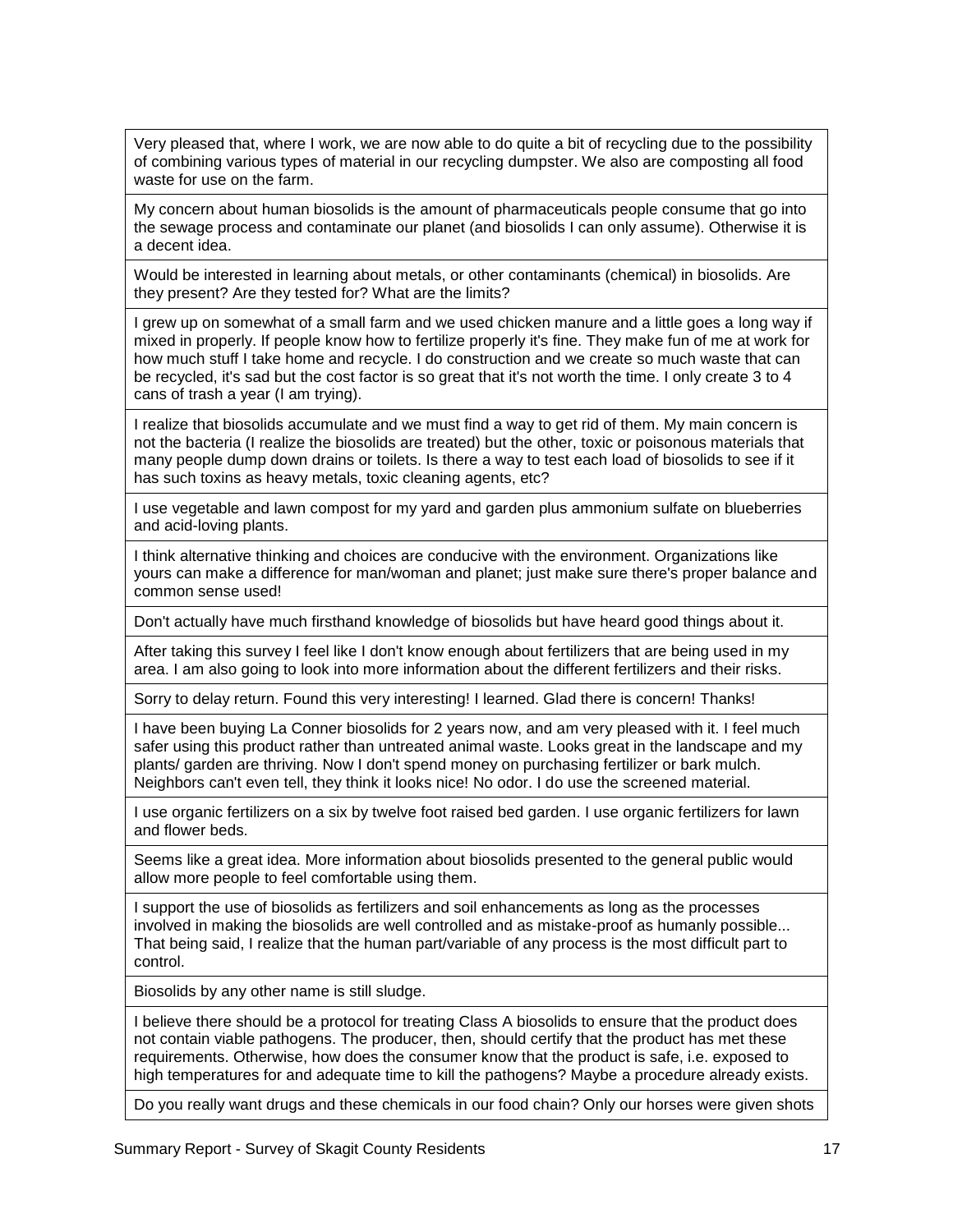when competing in and out of state. Chickens, ducks, cows, goats, and horses were all raised without drugs.

I absolutely support long-term research on biosolids. I would like to know how medications break down in the process.

I was kidding about the "Fat Free" label.

Go huskies!

Sorry, we do not know enough about this to have an opinion, nor the time to research it. We no longer feel safe about our foods here in the U.S., but the huge population of our Earth will need to yield more and more. Your research is important. Best of luck.

I have major concerns for contamination of biosolids with pharmaceuticals and chemicals. I don't understand if these are removed in the process, but am doubtful.

Thanks for the information on biosolids—unknown to me until now!

Thank you for asking.

I am skeptical of the objectivity of this survey.

The public needs more information and easier access to recycling. I've found too many items I thought were recyclable are not.

I do not support any organic activity not inspected by the USDA.

I didn't know La Conner did biosolid composting. I also hadn't thought of the implications or possibility of pharmaceuticals in biosolids. I'll have to look into this.

When I was in Vietnam in the early 1970s, we shipped rice over from the States because of the "fertilizer" used locally. I still remember this after 40+ yrs...

I live in a condo—so many of the above questions are not applicable to me.

Composting of biosolids can go very well. It can also go wrong as with Cedar Grove's many problems. While it may reach temperatures to kill or destroy pathogens, it may not in all areas of the pile. What testing will occur to ensure all are destroyed? Combustible gases are given off during composting. These should be collected and sold or utilized. Why didn't this questionnaire mention that? I have recently heard of odor problems at La Conner's facility. What is being done to ensure that that never happens again?

Good luck on it.

We are 100% supporters of Farmer's Markets, grass feed meat, natural poultry, and organic practices because it is healthier and better tasting. We support these practices in Washington and California and gladly pay the premium price.

Not being conversant with this subject, I am a poor choice to complete this survey.

Q4: I consider myself part of the agricultural community because I try to buy from local, organic producers (not because I am an agricultural professional producer). Q20: Not enough is known about the content/effect of La Conner's product.

I would like more information on biosolids. What is the process to make biosolids? Thank you.

I generally consider the use of biosolids to be a good use of "resources."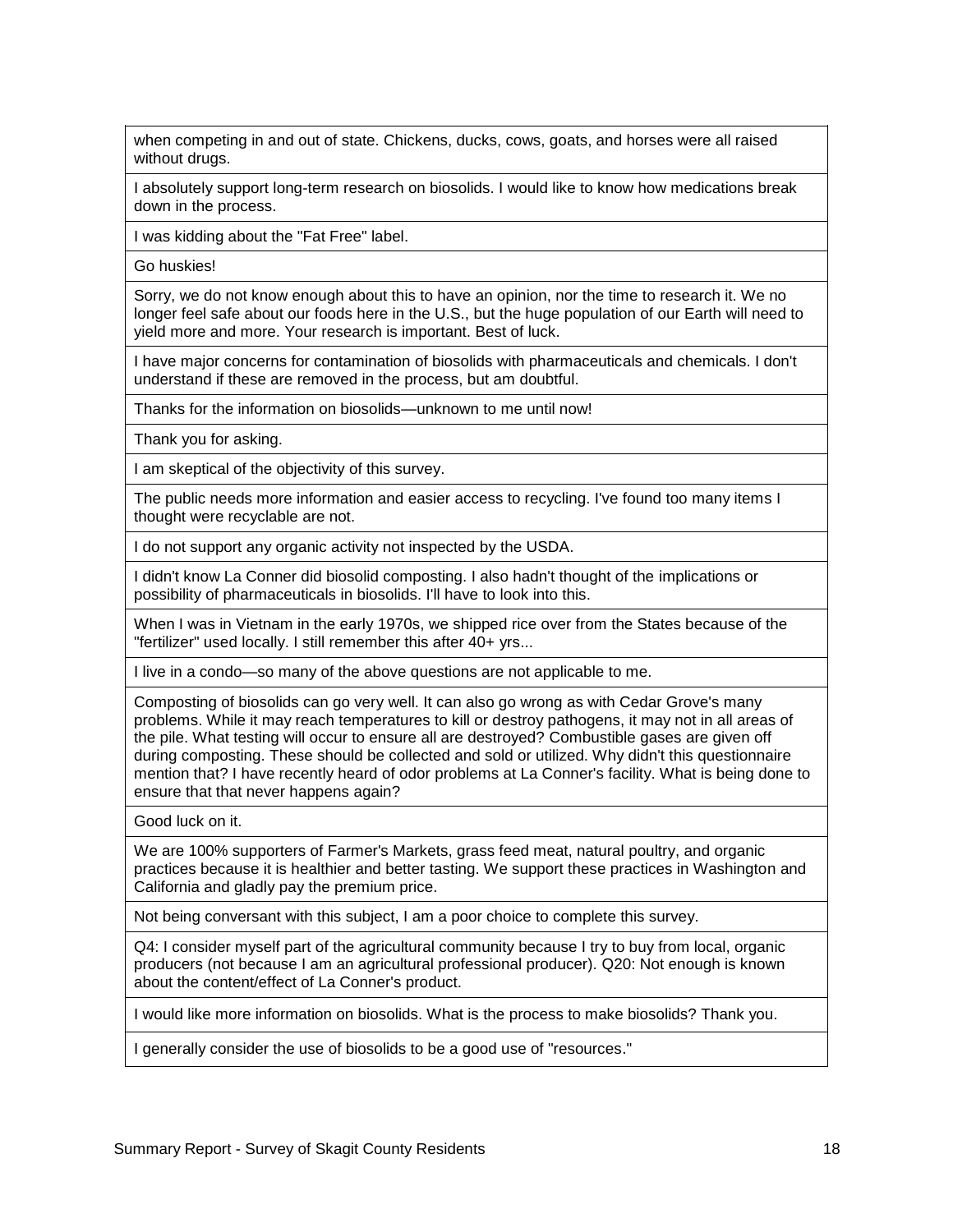I and my family would like to see increased awareness and education of biosolids, along with their uses and risks.

Thanks for survey! Good luck!

Pierce County Public Works "Tagro" is fine for ornamentals but was not recommended for food crops because of heavy metals. Putting this on farm fields is a scary proposition—especially for the aquifer.

Keep up the good work!

It seems to me that Monsanto, ADM, etc., are trying to put things in my mouth without my consent, despite FDA efforts and EPA regulations. Cancer, digestive disease and allergies are all increasing. Now someone is telling me it's okay to eat my own shit. I'm very hesitant to agree with that!

My biggest concern is the accumulation of heavy metals and pharmaceuticals. I know these are occurring in the waters of Puget Sound and in the marine life. The pharmaceuticals have been traced to waste water. We don't want these in our food sources as well.

Thanks for the survey—most interesting. I just need more information on biosolids. I like the idea but really don't know the particulars.

The need does not justify using used prescriptions and other toxins as fertilizers on crops for human consumption. Aren't we poisoning ourselves fast enough without recycling our toxins back into the food chain?

More information about use of biosolids commercially available to homeowners.

My primary concern with biosolids is the likely accumulation of heavy metals and other toxins from materials like household cleaning agents over time and repeated applications.

I am not concerned about biosolids, only the "purity of biosolids." If industries, medical facilities, individuals who do not care are dumping toxic chemicals such as Drano, cleansers, medications, salts, shop residues, etc., foods that are non-organic—nothing will be "organic." How do we keep the biosolids bio? I see people pour all sorts of liquids into drains.

Hope you're successful in this project.

Hard to answer some of the questions as not enough data to give an educated answer. Will do some personal research on positive and negative repercussions of biosolids usage.

Please note that all of the above assumes that heavy metal concentrations in biosolids are minimal.

From your description, Class A biosolids seem safe and beneficial. Kudos to La Conner! There is potential for human waste to be put to use, rather than flushing it all away with potable water! I keep a worm bin as well as a passive compost pile.

Anything to help reverse damage done by chemical mistreatment of soil, air and water. I am for going back to the natural ways. Number 1: stop use of chemicals in farming and get rid of barbeque starter! Pew.

When will Skagit County receive "Excellence in Soil, Farm, Water and Local Food, and Sustainability" for the nation?

General public ignorance regarding environmental conservation is what holds back successful programs like biosolid use.